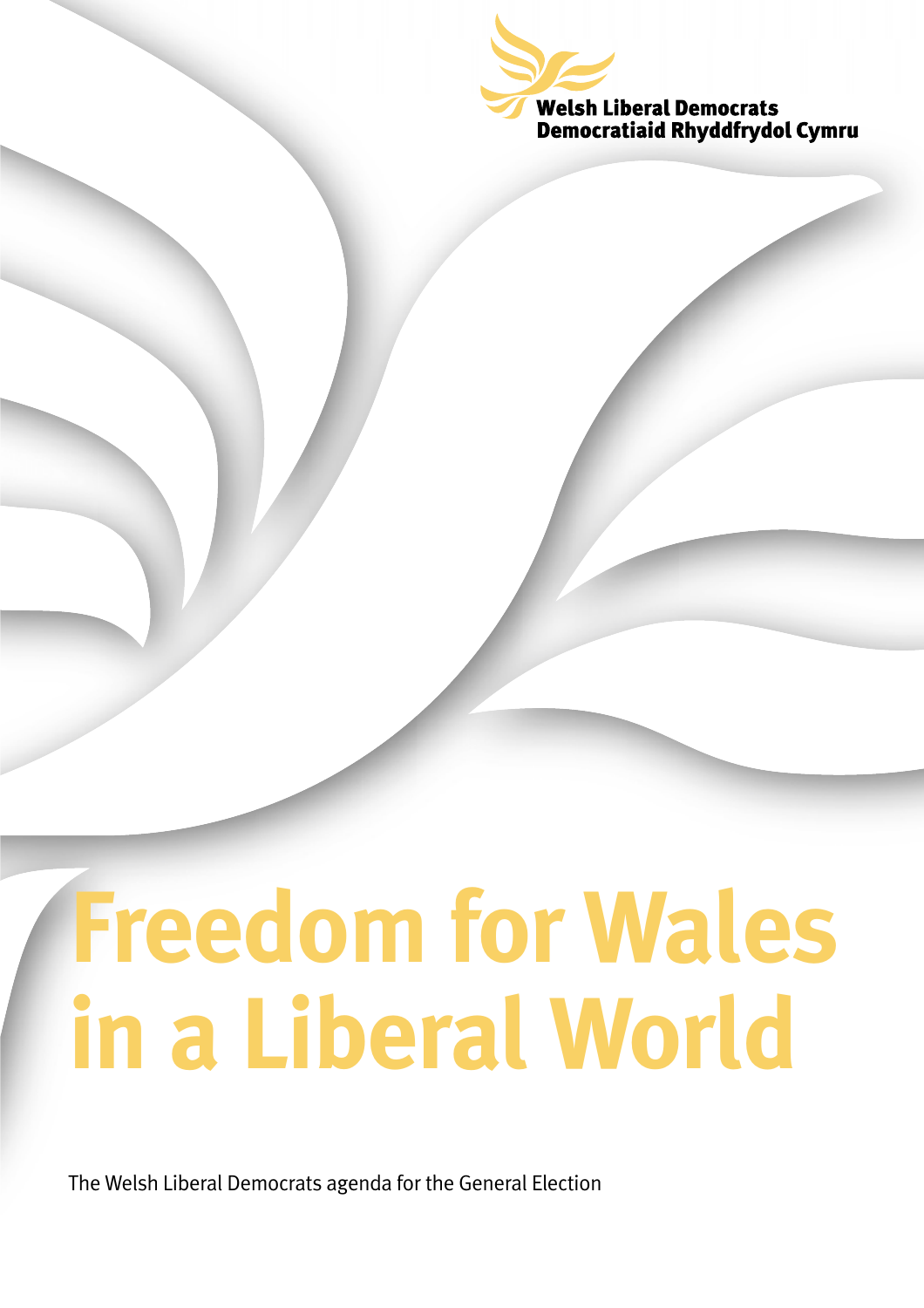# **Applicability, costings and the General Election manifesto**

This document has been agreed by the Policy Committee of the Welsh Liberal Democrats. It brings together the policy of the Welsh Party with that of the UK Liberal Democrats.

*Freedom for Wales in a Liberal World* contains the priorities of the Welsh Liberal Democrats. It is not an exhaustive statement of our policies for government. The absence of any specific Liberal Democrat policy does not necessarily mean that it will not be included in the manifesto for the General Election.

Specific guarantees in the document represent our minimum commitment over the period of a five-year Westminster Parliament. Subject to economic growth, our ambitions are not limited to this programme, and are set out more fully in our other policy documents. Where policies are proposed on devolved issues, these may be dependent upon Westminster making extra resources available to the National Assembly for Wales and are also subject to agreement by the Assembly.

A full costing of our programme for government will be published along with our manifesto setting out the programme at the time of the General Election. There will also be separate manifestos for England and Scotland.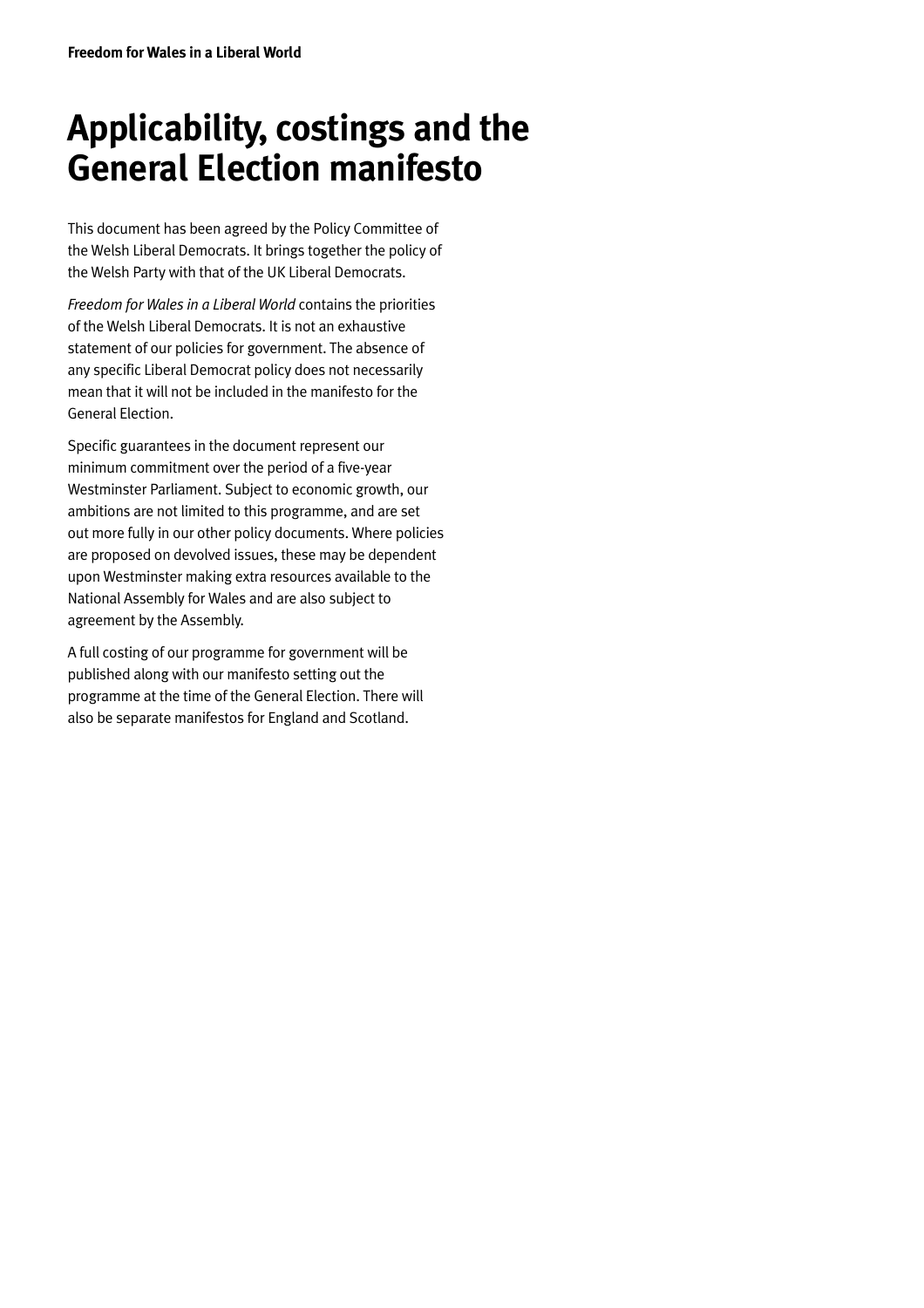# **A message from Richard Livsey MP, Leader of the Welsh Liberal Democrats**

*Liberal Democrats are more influential in Welsh politics than at any time for more than half a century.*

*Our progress at grass roots level has been steady and consistent but our relevance to the national politics of Wales took a dramatic leap last year when Welsh Liberal Democrat Assembly Members agreed to form a new Partnership Government with the Labour Party. The agreement, made for the benefit of the Assembly and for Wales as a whole, contrasts strikingly with the rudderless minority Labour administration that existed before.*

*People in Wales can now see Welsh Liberal Democrats put our policies into action. We are investing more in education and health. We are taking action to protect and develop our rural communities. We are opening up government and releasing the shackles of centralised control.*

*These policies are based on deep-rooted principles so they form a coherent set of actions designed with a vision for the kind of world in which we want to live.*

*One word sums this up: freedom. I believe politics should be about giving people the freedom to make the most of their lives without denying freedom to others.*

*It is about promoting independence for individuals and communities. It is about fairness and tackling poverty. And freedom is about caring for the environment in everything we do – which is why you will find policies for green action in every section of this paper.*

*It is a unique agenda for action.*

*The Conservatives record of 18 years in office restricted the freedom of the poor and the disadvantaged. Their opposition to devolution shows that they have no time for the freedom of the people of Wales.*

*The Labour Government has shown a worrying disrespect for the freedom of those who do not conform.*

*And freedom has a special meaning for Plaid Cymru – freedom from all contact with the rest of Britain.*

*So it is only the Welsh Liberal Democrats who put real freedom first. As this document proves.*

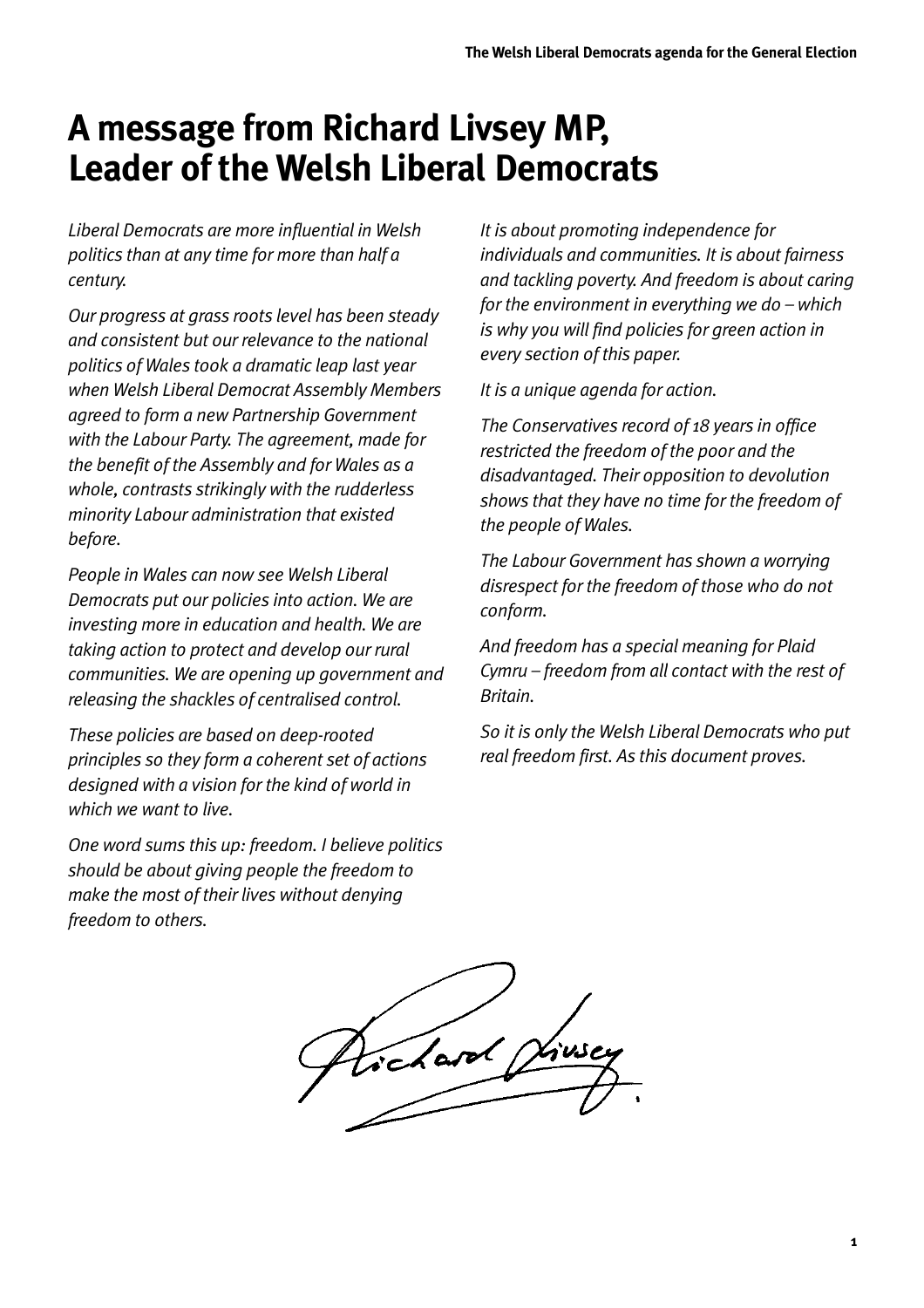# **Introduction**

*Welsh Liberal Democrats believe that maximising personal freedom is fundamental to a liberal society.*

Freedom means the opportunity to live our lives as we choose, while recognising our responsibilities to other individuals, so that they can share the same opportunities.

Freedom is a principle prized by the people of Wales. It is prized because in too many areas of their lives, it is threatened or restricted.

Wales is a nation that suffers from poverty, appalling levels of ill-health, poor quality housing, low skills, low wages, crumbling schools and inadequate transport. In each of these areas Wales is near the bottom of any European league. All these factors restrict the freedom and opportunities available to the people of Wales.

Freedom also benefits communities which, with the shackles removed, are able to decide their own priorities.

Wales has suffered from decades of government centralised in Westminster and ignorant or uncaring of the needs of the people of Wales. The result has been a lack of freedom for Wales to make the decisions best suited to it.

In recent years, Wales was ruled by a Conservative Party without a mandate in Wales and without any understanding of Wales' needs. Wales was but a colony for Margaret Thatcher's and John Redwood's economic and social experiments.

Throughout these years Wales has also suffered from the Labour Party's domination of local government – one-party municipal states run for the Labour Party not the freedom of the communities they represented.

Since 1997, there have been improvements – not least from the limited devolution given with the National Assembly – but Tony Blair's government is guided by the focus groups of Middle England. Wales – as the Alun Michael debacle illustrated – lost out.

Westminster's Labour government has also shown a strong meddlesome streak – one shared with Plaid Cymru – in private lives and the economy. It gives away power with one hand, and imposes new controls and restrictions with the other.

Welsh Liberal Democrats want to set the people of Wales free.

We will do so by championing personal independence within a caring society so people can make decisions from themselves.

We will do so by promoting social justice – freedom from want, the freedom to contribute to community life and the freedom to work.

In this we recognise that this generation's freedom should not be achieved at the expense of the freedom of the next. Liberal Democrats believe that the environment is not just something you inherit from your parents, but something you protect and improve for future generations. A decent environment is a key part of a socially just society.

A concern for freedom does not stop at our national borders. Welsh Liberal Democrats believe in playing a part in a strong Britain in a strong Europe.

The freedom to trade goods from Wales to Europe has been seriously undermined by Labour's reluctance to join the euro. Both our manufacturing and farming industries have been hit hard by job losses. Welsh Liberal Democrats will ensure that the UK joins the euro at an early date to overcome the current crisis.

We are internationalists because we seek to further liberty. social justice, and sustainable development throughout the world. And because we recognise that international action and co-operation is the only way to tackle many of the problems which confront us everyday in our own communities.

### **Welsh Liberal Democrats: making the difference**

In Wales, the Welsh Liberal Democrats are part of the government. We are investing extra money in vital public services. This extra investment includes: more teachers, books and equipment for our schools; the upgrading of our crumbling school buildings; more doctors, nurses and other health care professionals; more hospital beds; action to prevent illness and disease by cutting prescription charges and abolishing charges for eye and dental checks where we are able.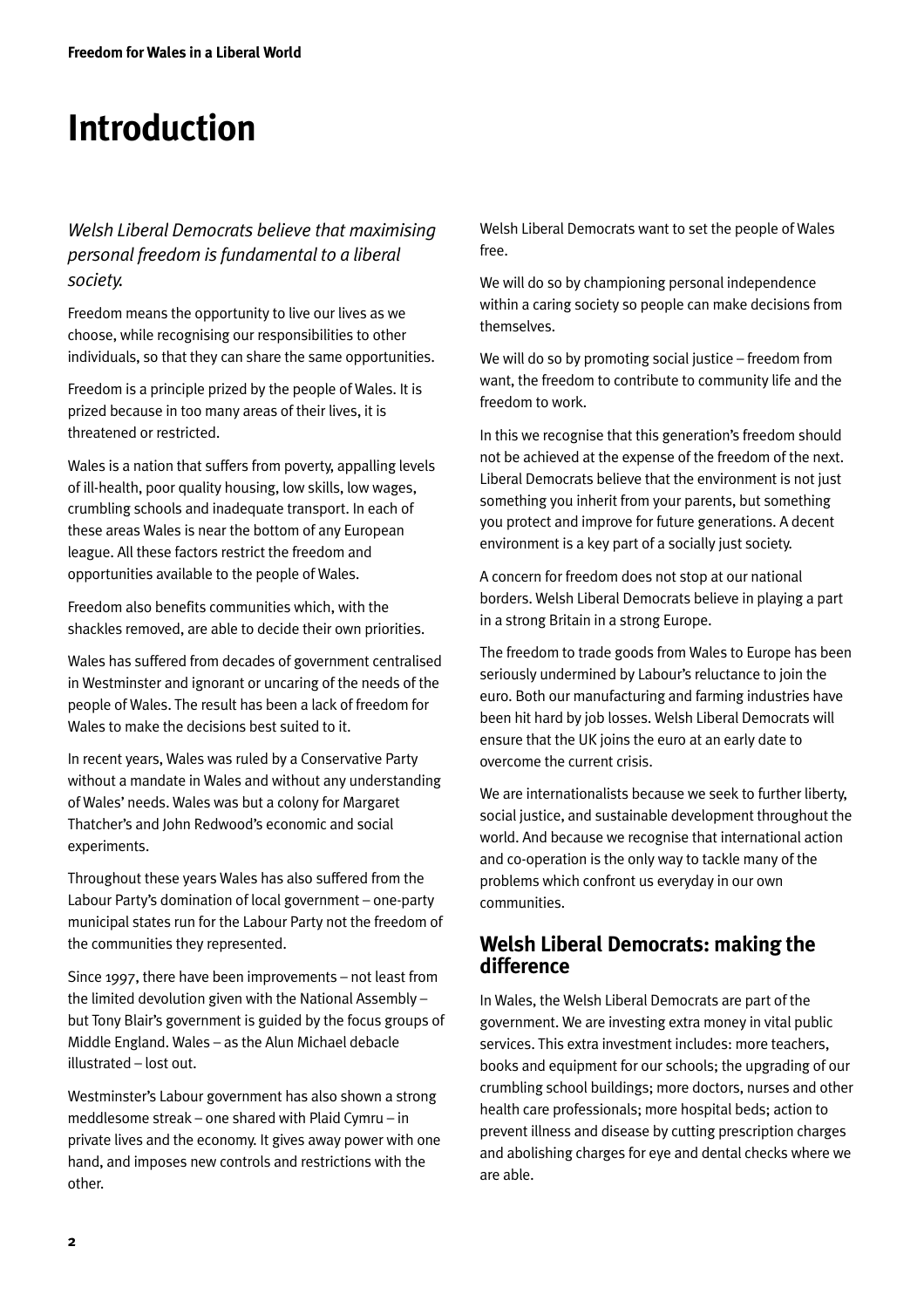We are also making important reforms. We are developing a Rural Schools Policy to protect the many threatened village schools across Wales. We are piloting a Welsh Baccalaureate as an improvement to the post-16 examination system. In health, we are introducing greater flexibility for staff to allow greater freedom for training and supervision and to facilitate the movement of highly skilled professionals into areas of most acute health need.

We are standing up for rural Wales with vital support and investment for agriculture and other rural businesses. 'Farming Connect' will provide a free advisory service for farmers. An independent appeals mechanism will adjudicate in disputes between government and farmers. And we are working with Finance Wales to provide loans to help young entrants to farming.

This is the real difference Welsh Liberal Democrats in government are making for Wales. Labour on their own were unable and unwilling to achieve all this.

The same is true elsewhere. In Scotland, the Liberal Democrats in the Scottish Parliament have made a difference in education, health and rural issues. They struck a blow for students everywhere with the abolition of tuition fees. In London, we have a key role in leading the new London Assembly, and in running areas such as the police and fire services. Throughout Britain, we have nearly 5000 local councillors and we run, often in co-operation with others, over 70 local councils.

Where we are in power, people get a better environment, more open and accountable government, stronger health, education and transport services – and the more influence we have, the more we deliver.

### **The challenge in 2001**

At the general election, there will only be one party that is committed to these freedoms. Freedom in a liberal world is our core philosophy. It underpins our commitment to investment in schools and hospitals – and our pledge to be honest about paying for that investment.

Freedom is why we want to give power to people, local communities and an empowered Assembly through devolution, and why we co-operate with other nations in international organisations.

The election must not be fought on bogus arguments about which party can reduce tax by the most, as if that were never at the expense of pensioners, children, the poor and the sick.

Wales needs a vision for the twenty-first century. The Welsh people want a sense of idealism restored to politics. We demand a programme that delivers the best policies for liberty, social justice and the environment. We demand a government that acts for the people, not vested interests.

The Welsh Liberal Democrats are the only people to deliver this because we are the only people who put freedom first. We are the only party committed to set Wales free in a liberal world. And we are the only political party whose primary mission is to protect, promote and proclaim freedom, delivering new opportunities to every citizen in a liberal society.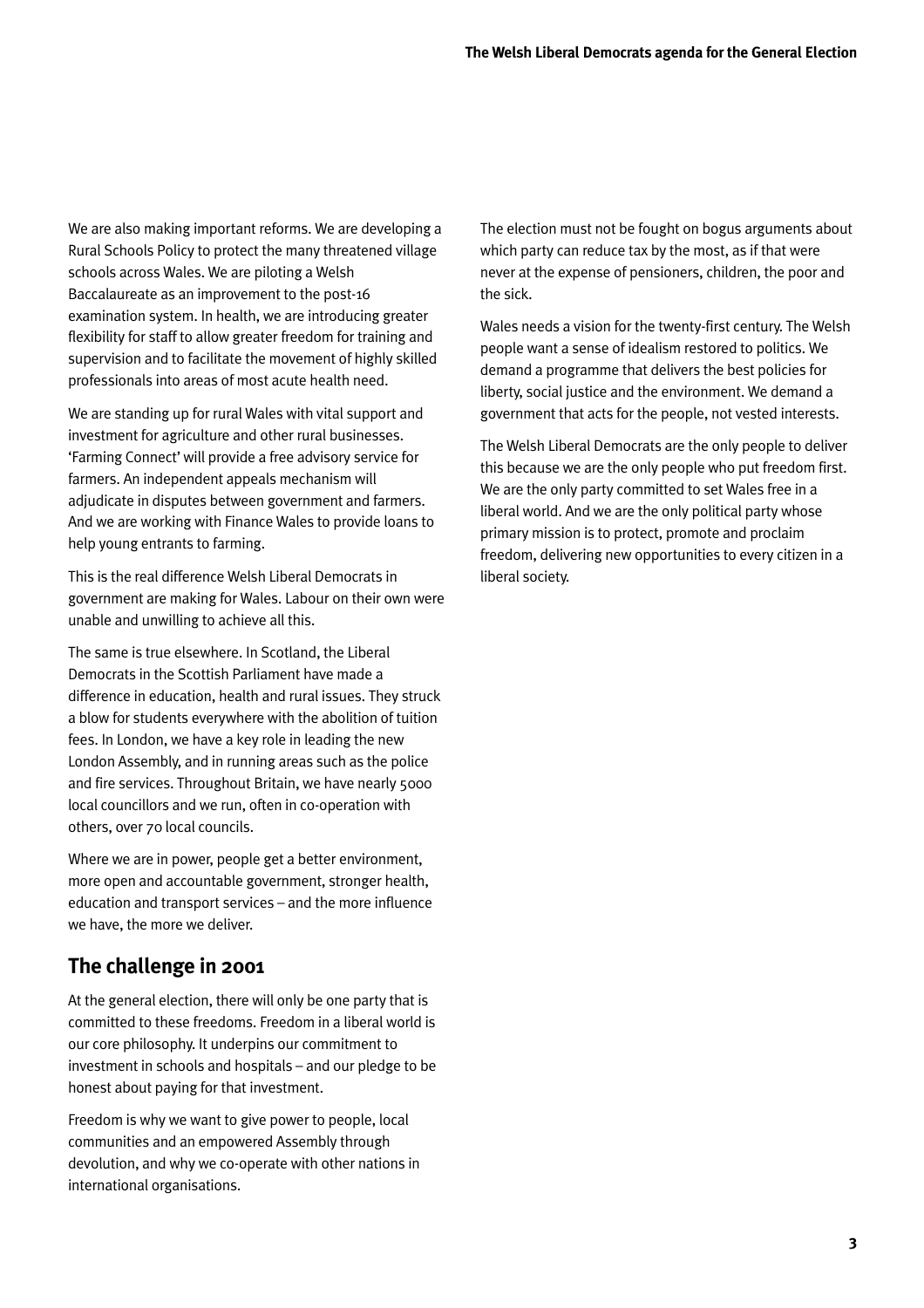# **1. Freedom for Wales in a liberal Britain**

*Liberal Democrats are passionate about real devolution for Wales. We have argued the case for more than 100 years and took great pride in its achievement in 1999. We believe that decisions are best made as close to people as possible. And we believe that Wales has many common interests best served by the people of Wales.*

However, although the establishment of the National Assembly is of undoubted benefit to Wales, it is but a timid and half-hearted attempt at devolution. The result has been a lack of clarity about the Assembly's powers and a continued and unnecessary reliance on Westminster. Most of all the Assembly has been hampered by a lack of power which has restrained it from doing what is best for Wales.

It is not just the weakened powers of the Assembly which diminish the freedom of Wales. The nation's economy, health, education, housing and infrastructure are also impoverished, suffering from under-investment, misunderstanding and neglect.

The fact that West Wales and the South Wales Valleys have qualified for European Union Objective One Funding is a badge of failure Wales wears with shame. The fact that such a bloody battle was fought to win the additional money needed to start the regeneration of so much of Wales is testimony to its need.

Welsh Liberal Democrats in the Assembly's Partnership Government are committed to spending every penny of the European money to maximise long-term economic advantage for Wales. However, there is more that can be done in the Treasury to make sure that, when the money runs out, Wales will be left self-reliant and prosperous.

#### *Welsh Liberal Democrats will work to:*

- **Bring decision-making closer to the people** by giving primary legislative and tax-varying powers to the Welsh Assembly. We will re-establish the Assembly as a Welsh Senedd with powers equal to that of the Scottish Parliament.
- **Make sure that everybody's vote counts more fairly** by reforming the way Members of the Senedd are elected. There should be 80 members elected by the Single

Transferable Vote in multi-member constituencies. This would ensure a more representative Parliament with greater equality between Members, more influence for the voter and less for the political parties.

- **Give Wales a fairer slice of the cake** by reforming the inequitable way money is allocated to the regions and nations of the United Kingdom. Everybody accepts that the current 'Barnett Formula' for funding Wales fails to take account of its needs. The Liberal Democrats will establish a Finance Commission for the Nations and Regions (FCNR) to agree a new needs-based formula. Such a formula would provide a massive boost for public funding in Wales.
- **Help Wales enjoy the full benefits of European Union funding** by granting tax breaks and other aids to Welsh businesses in assisted areas.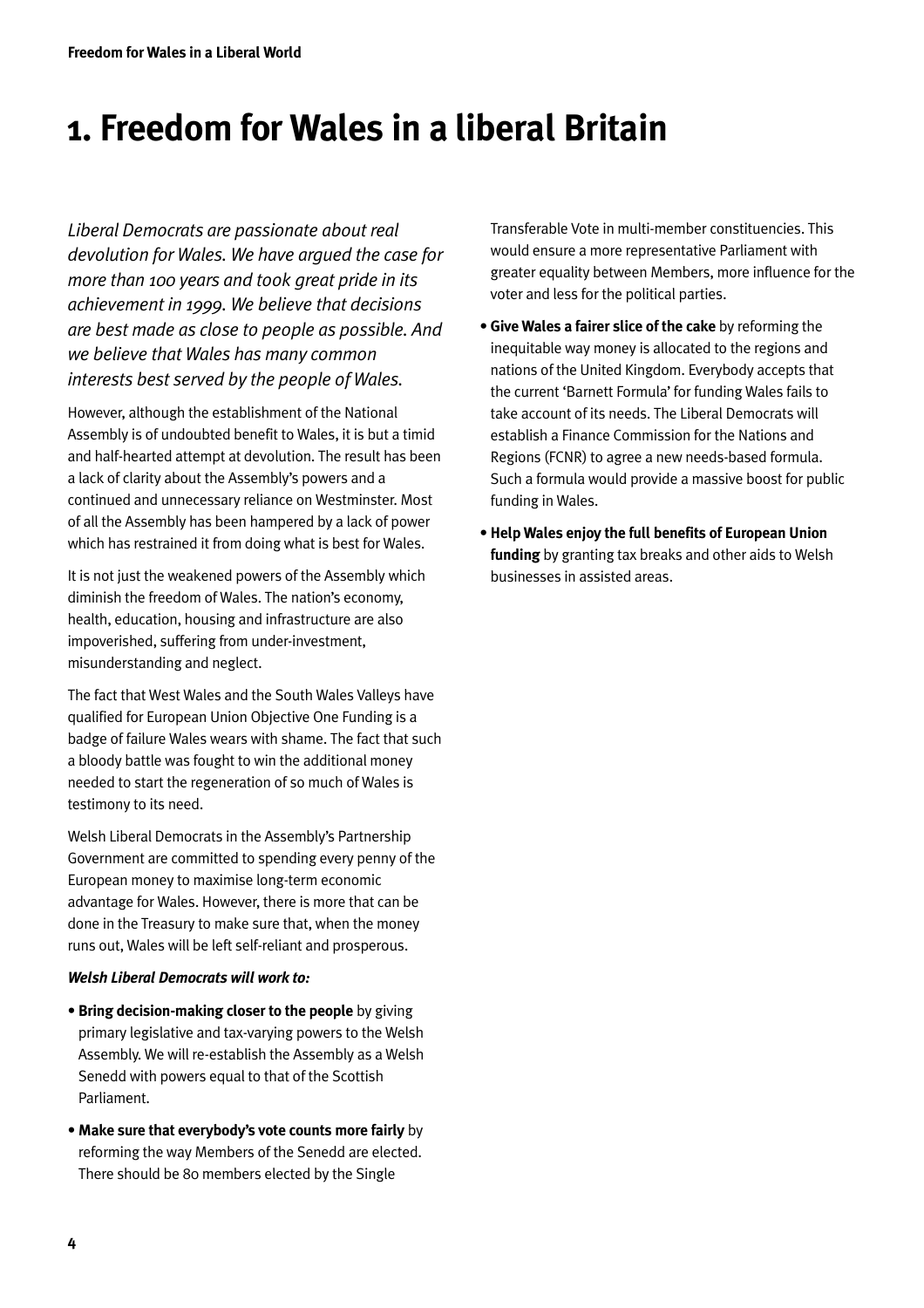# **2. Freedom to live: health**

*Liberal Democrats believe that good health in a clean environment promotes freedom and social justice by ensuring that people are able to make the most of their life chances, regardless of their background or financial circumstances.*

We will promote the freedom to enjoy good health by investing in healthcare and strengthening patients' rights. We are fully committed to the NHS and aim to take some of the heat off the NHS through the prevention of illness, action against pollution, and reduction of poverty – all problems that are more acute in Wales than the rest of Britain.

We will also make sure that medical expertise, rather than government interference, is the basis of clinical judgements.

Welsh Liberal Democrats believe that the National Health Service in Wales should be fully devolved to a Senedd. We would give the Senedd the powers and fairer funding to make a substantial increase in investment in health services.

#### *Within the existing powers and block grant Welsh Liberal Democrats in the National Assembly's Partnership Government are already working to:*

- **Invest in the NHS** with an extra £150 million in 2001/02; £400 million in 2002/03 and £665 million in 2003/4 to make immediate progress in improving the NHS and cutting waiting times. We are also investing £200 million over the next three years to begin the process of improving long-term capacity.
- **Freeze all prescription charges immediately** with the aim of cutting them, starting with 16-25 year olds
- **Reduce ill health by spotting problems earlier** by scrapping charges for eye and dental checks for those who would benefit most
- **Develop and retain NHS staff** with more flexible and family-friendly working practices.

#### *At Westminster, Welsh Liberal Democrats will work to give a Senedd the power to:*

• **Invest further in the NHS** with additional resources and fairer funding provided to Wales.

- **End the 'postcode lottery' in prescribing medicines** by creating a Pharmaceuticals Agency (working with the National Institute for Clinical Excellence) to manage and negotiate drugs purchasing for the NHS, using savings to reinvest in ending the 'prescription lottery'. We would also reduce the costs of prescriptions by replacing per item charges with a per script charge, to make sure that ill people needing several items at once are not faced with a higher bill.
- **Scrap charges for eye and dental check-ups altogether** funded by putting 10p on the cost of a packet of cigarettes.
- **Tackle inequalities in the NHS** by ensuring that rich and poor people alike have access to healthcare. We will also make sure that older people are properly cared for by legislating against discrimination on the basis of age when healthcare is provided. We will provide free nursing care to elderly people in care as a first step towards implementing the recommendations of the Royal Commission on Long Term Care. We will invest in social care for older people and their carers.

- Reduce ill-health caused by fuel poverty through a National Homes Insulation Programme to provide decent levels of home insulation in 15 years, by speeding up the current 30-year programme, funded by the utility companies.
- Promote high air quality to reduce illnesses such as asthma by tackling industrial pollution, encouraging greater use of less polluting vehicles and increasing the use of public transport. We will also increase investment in national habitat restoration to provide areas for recreation with positive health benefits and to promote biodiversity.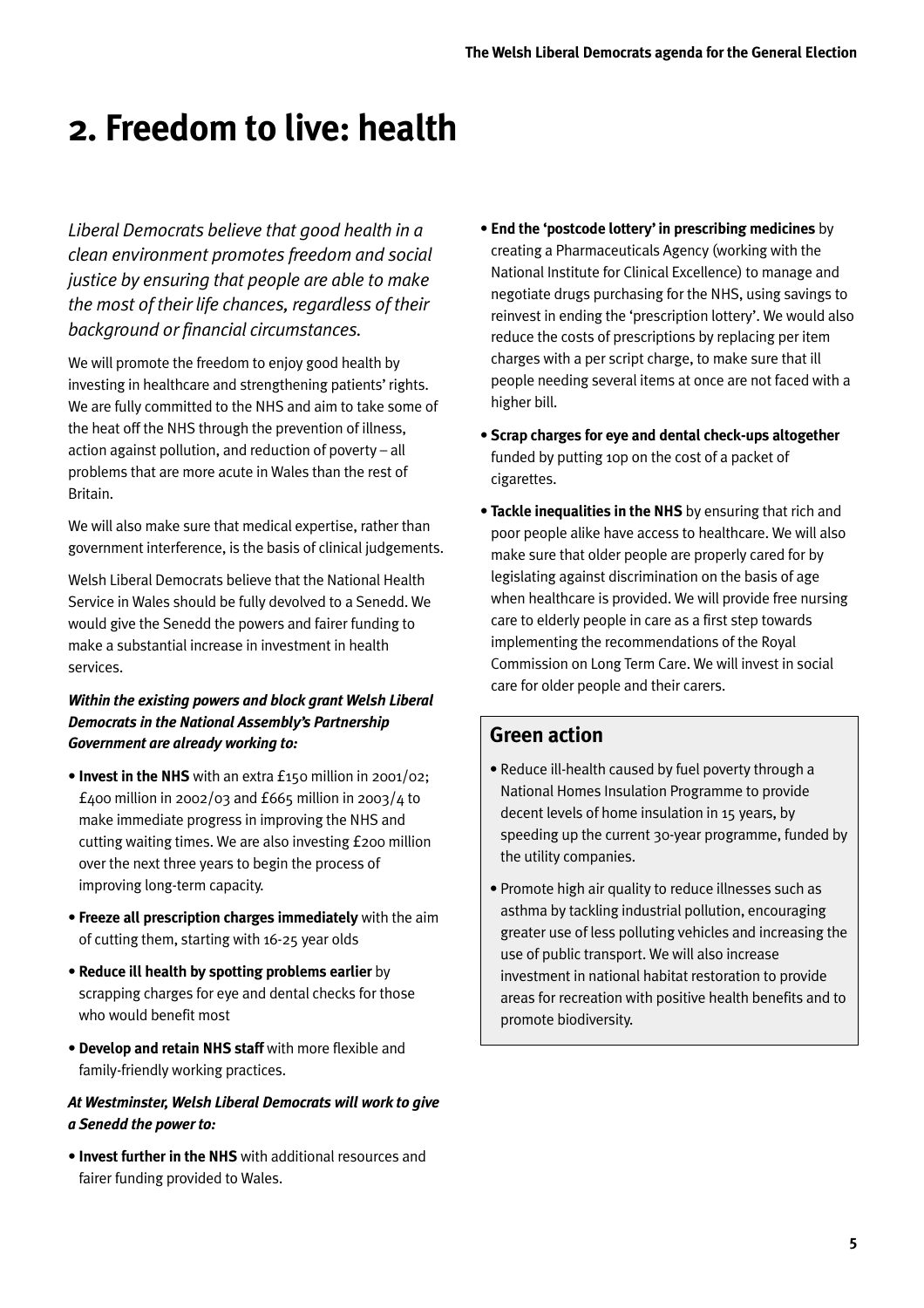# **3. Freedom to learn: education**

*Liberal Democrats believe that a properly funded education system, open to all, promotes freedom by giving people the chance to excel, and providing a route out of poverty. Education is for life and should be a lifelong experience.*

We will provide a Senedd with the powers and fairer funding to invest in providing a better quality of education for all. We also believe that government should interfere less in the professional judgements made by teachers, so we will cut bureaucracy in schools to allow teachers more freedom to teach.

Our plans for high quality education will cost almost £3 billion extra a year across the UK and we guarantee to fund this, if necessary by putting an extra 1p on the basic rate of income tax.

#### *Welsh Liberal Democrats in the National Assembly's Partnership Government have already started to invest more: We are working to:*

- **Reduce class sizes for 5 to 11 year olds by 2003** with a view to reaching a target of reducing all primary school classes to 25 or fewer within the second term of the National Assembly.
- **Give all children the best start in life** by providing high quality free nursery education for all 3 as well as 4 year olds whose parents want it by 2003.
- **Start to upgrade our crumbling school buildings** with an extra £200 million over the next three years.
- **Introduce free school milk** as part of a comprehensive strategy to aid children's nutritional development.
- **Protect small rural schools** with the establishment of a rural schools strategy designed to encourage federation, IT networking and other methods of support.
- **Provide equal recognition to academic and vocational qualifications** with the piloting of a new post 16 qualification – the Welsh Baccalaureate.
- **Establish a strong future for Welsh universities** by producing a ten-year strategy for adequately funded development and expansion.

#### *At Westminster, Welsh Liberal Democrats will give a Senedd the power to:*

- **Use Wales' share of the additional £3 billion investment** and the fairer funding for Wales to establish a maximum average class size of 25 in primary schools.
- **Promote access to higher and further education** by funding the abolition of tuition fees and establishing a student maintenance package that provides adequate support for students and that serves to improve access for traditionally under-represented groups in higher and further education. This will form part of a policy of encouraging flexible lifelong learning, to support, for example, women studying part-time, through Individual Learning Accounts containing funds to pay for tuition up to and including undergraduate level.

- Through the Senedd, promote the development of Safe Routes to School, to encourage parents to allow their children to walk or cycle to school in safety rather than driving them.
- Through the Senedd, fund a 'Schools 2010' programme to tackle the backlog of school building repairs and to include environmental assessment of buildings. The programme would promote the use of better insulation, double glazing, and solar panels wherever possible.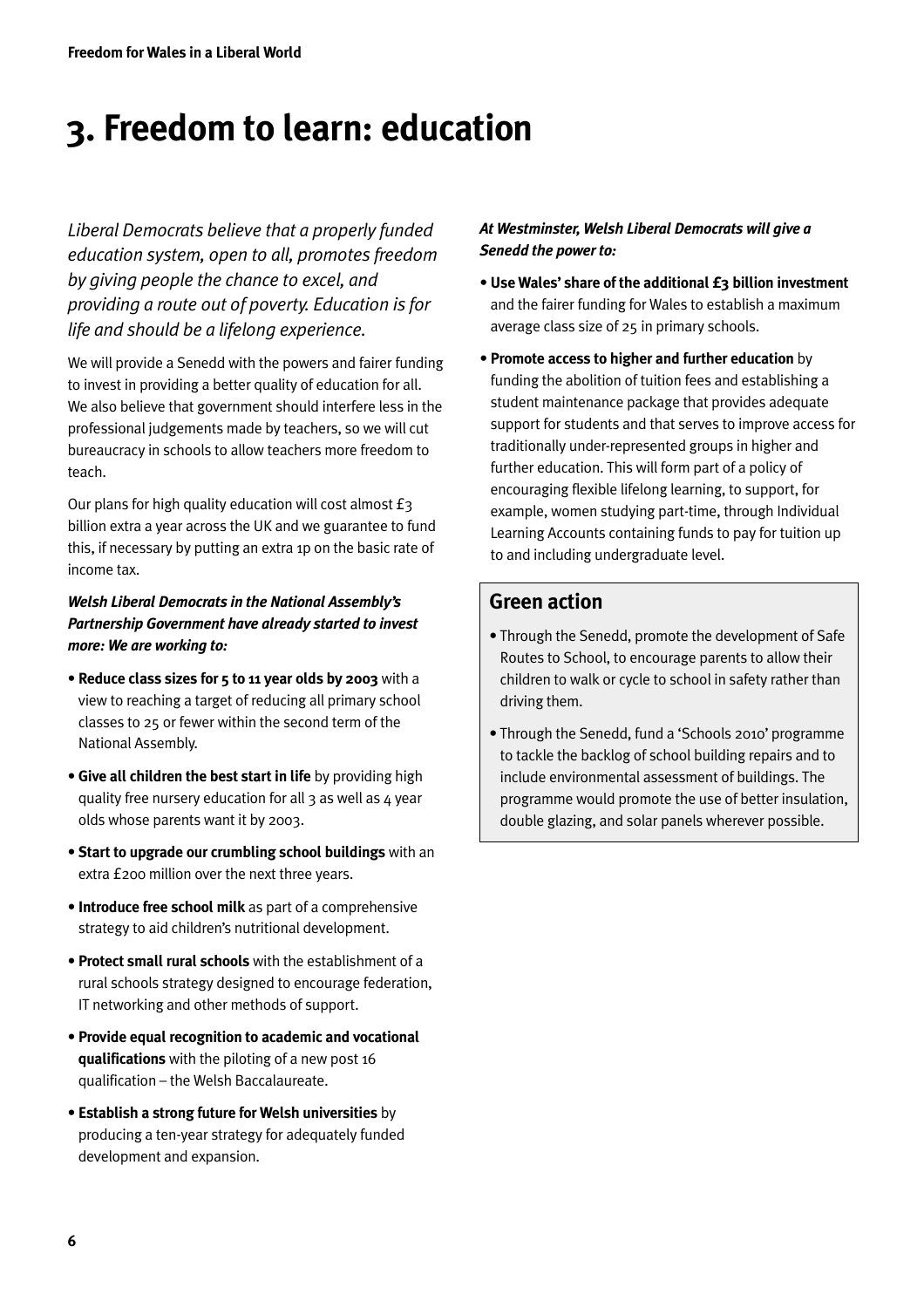# **4. Freedom from poverty: pensions, wages, and benefits**

*Poverty restricts freedom, because people without a decent income do not have the opportunities enjoyed by others. Such restrictions on freedom particularly affect women, younger people, and lone parents.*

To provide a level playing field, Liberal Democrats will provide decent pensions and benefits for all in need, and take action against the problems caused by low pay. This is particularly important for women, minority communities and children, who suffer disproportionately from poverty.

We recognise that the only way to tackle poverty effectively is through strengthening communities and by action that furthers social justice across a broad range of policy areas including health, education and the economy.

Welsh Liberal Democrats in the National Assembly's Partnership Government are doing just this. We are targeting its programmes at the regeneration of the most disadvantaged communities in Wales. Our proposals to improve Welsh housing are just one example of this commitment.

#### *To tackle poverty, Welsh Liberal Democrats at Westminster, will work to:*

- **Boost present pensioner incomes** by significantly increasing the basic state pension, plus extra payments for the over 75s and over 80s who are generally the poorest. We would reward pensioners who have saved throughout their lives by abolishing means testing on savings. We will guarantee a decent level of retirement income for future pensioners by introducing a new universal compulsory and personal Owned Second Pension Account. All earners would contribute towards this Account, with the government making contributions on behalf of those people who are unable to do so due to sickness, unemployment or caring responsibilities.
- R**educe taxation for the lowest paid,** lowering over time the 10p tax rate to zero, taking 1.4 million people on low incomes out of paying tax altogether. It would be funded initially by closing tax loopholes, such as those relating to Capital Gains Tax, and by tackling tax as toughly as benefit fraud.
- **Protect workers on low incomes** by reviewing the national minimum wage annually on the basis of recommendations from the Low Pay Commission. We will also make the minimum wage available to all workers, ending the discrimination against workers aged under 21.
- **Tackle poverty among children and young people, and help lone parents** by increasing child benefit for the youngest child under 5, paid for by taxing child benefit at the marginal rate for the highest earner in households with one or more upper rate taxpayers. We will scrap the Child Support Agency and replace it with Family Courts. We will also restore 16 and 17 year olds' entitlements to benefits and increase housing benefit for the under 25s by ending the shared residency requirement.
- **Introduce a Carer's Benefit to replace the Invalid Care Allowance,** allowing all carers, including people who become carers after the age of 65, to claim benefit.
- **Speed up the compensation payments** due to coal miners affected by lung disease and Vibration White Finger following the High Court judgement of 1997

- Through the Senedd cut fuel bills and reduce pollution by requiring all new housing to meet improved energy and water efficiency standards to make sure that the advantages of environmentally friendly building materials and techniques are effectively utilised. Our National Homes Insulation Programme, promoted through the Senedd, funded by the energy utilities, would also cut fuel bills.
- Tackle transport poverty by improving public transport. Welsh Liberal Democrats in the National Assembly's Partnership Government are investing extra money in bus and train services so that all have access to the transport that is necessary to help them access basic facilities and search for work.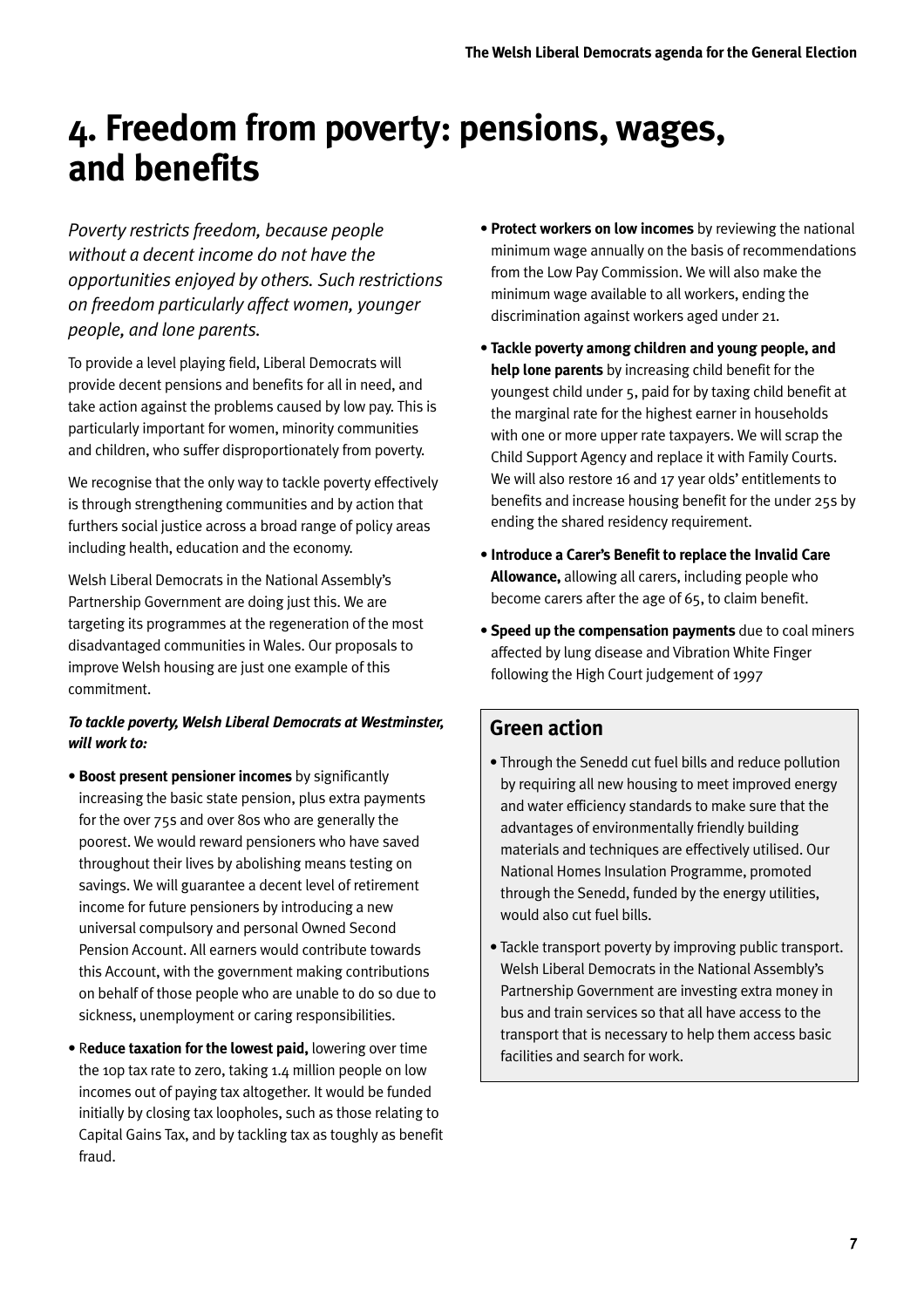# **5. Freedom from crime: law and order**

*Liberal Democrats believe that freedom cannot fully flourish in a society so riddled by crime, and fear of crime, or in a court system that fails adequately to protect the interests of the innocent and the needs of victims.*

Liberal Democrats will give powers over policing in Wales to the Senedd. There we will make preventing crime and catching criminals the highest priority of law enforcement. We will give victims a greater sense of justice.

In the National Assembly, Welsh Liberal Democrats in the Partnership Government are supporting the efforts of local communities to combat crime.

#### *Welsh Liberal Democrats at Westminster will provide a Senedd with the power to:*

- **Provide sufficient police to improve the prevention and detection of crime** by providing funding for an extra 120 police officers in Wales (on March 2000 levels) and by ensuring the police spend more time on front line policing.
- **Support the maintenance of local police stations** kept open for longer.
- **Make Crime and Disorder Partnerships focus on real improvements for local residents,** including safer streets, cleaner neighbourhoods, secure housing and socially cohesive communities. We would encourage the use of accountable neighbourhood wardens and other officials by local councils to promote and secure public safety.
- **Cut reoffending** by introducing a full working day programme for the vast majority of prisoners to equip them for work after prison, providing more post-release support and rehabilitation and making better use of effective community sentences for less serious offenders including tagging, reparation to victims, fines and restorative justice schemes.
- **Give victims, or their families, greater rights to be heard in court,** to be supported in criminal cases and to be better compensated for criminal injury, and by improving consistency of sentencing.
- **We will make the legal system fairer and more supportive to women** by strengthening support for victims

of domestic violence, and improving the treatment of rape victims by the court system. We will take action to tackle hate crimes.

- **Target the causes of crime** including concentrating efforts on encouraging young people into constructive activity not criminal behaviour by increasing support for sport, recreation and the youth service and by expanding the use and availability of drug and alcohol misuse prevention and treatment, including introducing a maximum six week waiting time following referral for treatment.
- **Provide a penal institution for young people in Wales** so young people no longer need to be taken out of Wales

### **Green action**

• Promote animal protection by establishing an Animal Protection Commission. We would extend the size and powers of the Home Office Inspectorate and encourage more unannounced inspections. We would also end the use of animals in the development and testing of weapons and household goods, and unnecessary repetitive tests.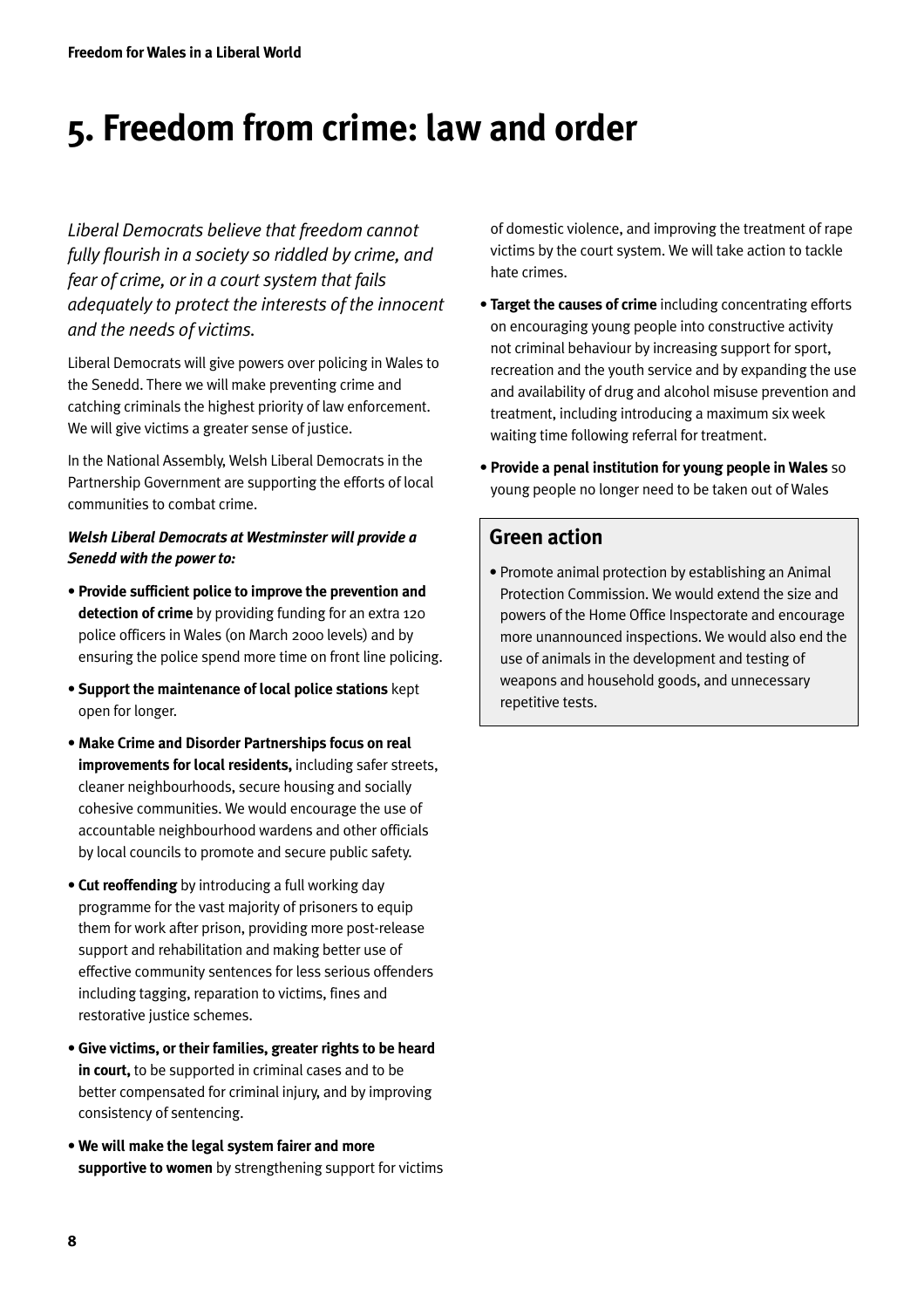# **6. Freedom to travel: transport**

*Liberal Democrats believe that a decent system of transport is vital if all people are to have the ability to travel with ease when necessary. So we will work to build a quick, sustainable and integrated transport system throughout Wales and the UK.*

Public transport needs significant investment to enable people to use buses and trains to reduce congestion and pollution. We aim to reduce traffic levels in urban areas by improving public transport, but we recognise that in rural areas, cars are often currently the only possible means of transport.

#### *Welsh Liberal Democrats in the National Assembly's Partnership Government are working to:*

- **Improve and better integrate transport throughout Wales** by establishing a Welsh Passenger Transport Authority.
- **Concentrate new road building on reducing congestion points on existing trunk roads,** rather than on new largescale road building.
- **Increase investment in bus subsidy schemes,** particularly in rural areas, by £6 million over the next three years.
- **Introduce a bus concessionary fares scheme for pensioners and disabled people** which gives half price fares and a free bus pass from April 2001 and free fares from April 2002 for local bus services.
- **Seek the power for the Assembly to appoint a representative to the Strategic Rail Authority** and to direct the Authority in relation to a single Welsh franchise.

#### *To further create a sustainable transport system, Welsh Liberal Democrats at Westminster will work to give the Senedd the power to:*

• **Generate more money to improve public transport on trains and buses** through urban congestion and workplace parking charging. We will make sure that there is up-front investment in new public transport schemes to make them quicker and safer for passengers before implementing charges, at the discretion of local authorities.

• **Support British freight companies** by lowering freight vehicle excise duty.

#### *Welsh Liberal Democrats at Westminster will work to:*

• **Ensure that Railtrack invests adequately** in a modern, safe and fast railway network.

- Through the Senedd, reduce unnecessary journeys through better use of the planning system. This includes greater promotion of Home Zones to reduce vehicle speed, making communities safer by giving greater priority to pedestrians and cyclists, reducing the number of vehicles, and therefore reducing vehicle congestion and pollution in residential areas.
- Improve testing of vehicle emissions and strictly enforce freight vehicle weight limits and safety standards by increased roadside testing.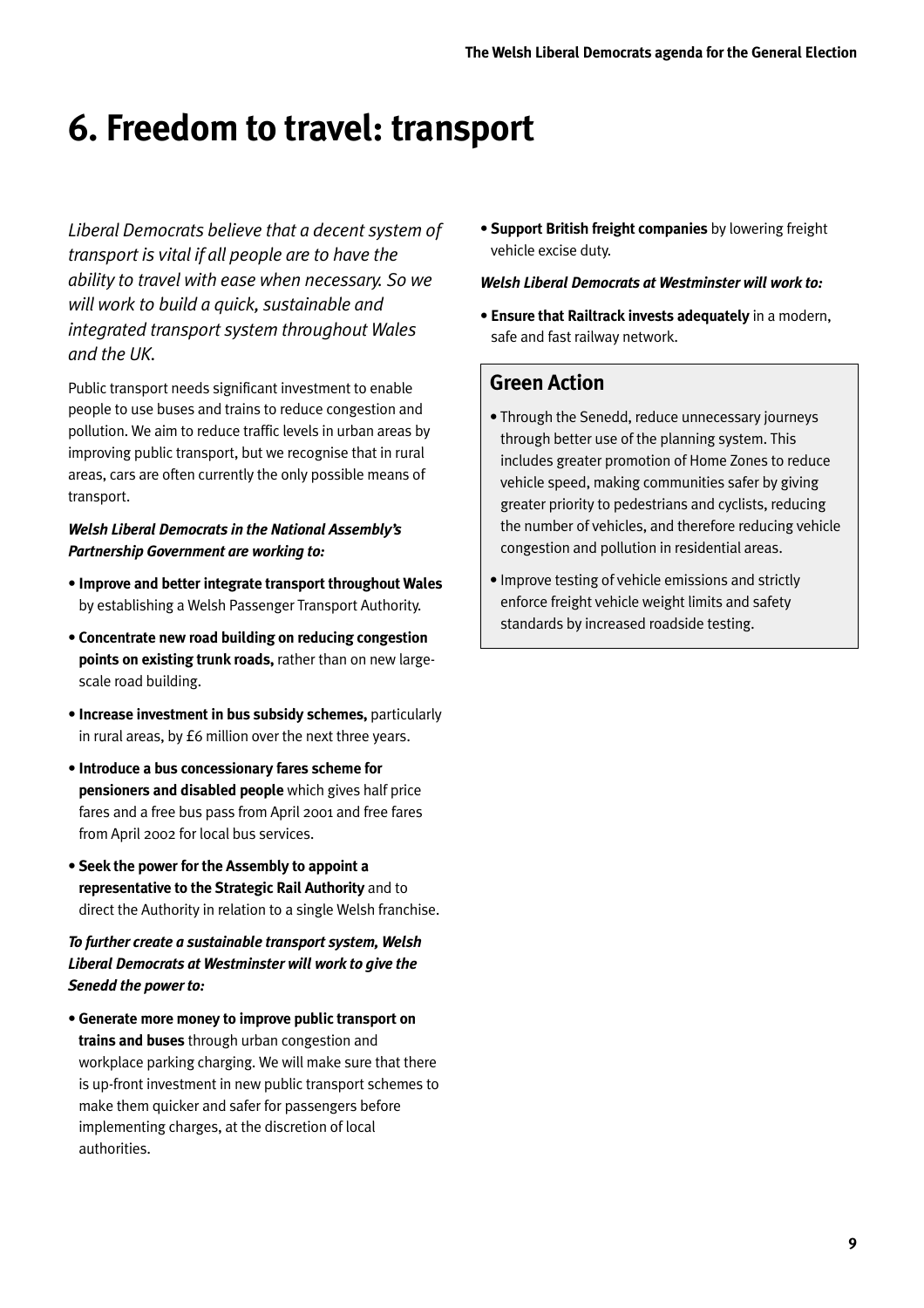# **7. Freedom to prosper: Britain's economy**

*Liberal Democrats believe that a thriving economy is the best way to provide people with economic freedom and to secure high levels of employment. We believe that a stable and sustainable economic framework boosts business and creates jobs for all.*

Liberal Democrats believe that the main aim of government economic policy should be to promote stability and create the conditions for sustainable growth. We also believe that, in a globalised market, it is impossible for nations to influence their economies effectively unless they co-operate with other countries.

#### *So Welsh Liberal Democrats will work to:*

- **Strengthen the independence of the Bank of England** which the government implemented following a proposal in the 1997 Liberal Democrat manifesto. We would do this by making Monetary Policy Committee members more independent and representative of the UK as a whole and by making the process of appointing Committee members more transparent.
- **Secure for British business the benefits of a stable economy not subject to fluctuations in the pound's exchange rate,** which is currently destroying thousands of jobs in manufacturing and therefore hitting Wales particularly badly. We believe that the euro offers the potential to avoid this exchange rate instability and reduce the costs of trade with the rest of the European Union. We would therefore set out a positive timetable and policies for achieving a sustainable entry into the euro, including a competitive level for the pound, followed by a referendum so that the British people, not politicians, decide on whether or not to enter the euro.
- **Improve the infrastructure necessary for sustainable economic growth throughout the UK** by allowing the Senedd and Welsh local authorities, to borrow for investment on a sustainable basis, following similar rules already established for central government.
- **Give the Senedd the power to vary the rate of income tax in Wales.**
- **Reconnect citizens with taxation** by providing each household with a Citizen's Tax Contract showing in simple terms how much tax is being raised and what services are being delivered, and why changes have been made. This would mean that central government had to provide the same information that local authorities already provide regarding expenditure and taxation.
- **Promote a more effective and transparent fiscal policy** by requiring the Bank of England's Monetary Policy Committee to publish 60 days before the Budget each year a Fiscal Assessment setting out the present impact of fiscal policy on interest rates and the anticipated effect over the year ahead, on existing plans and likely alternative options.

- Publish a full Green Budget assessment of the budget as a whole each year at budget time each year to make sure that environmental priorities are at the heart of government spending plans.
- Enforce a wider 'polluter pays' principle by establishing a 'Green Tax Commission' to recommend ways to shift taxation from goods such as wealth creation towards 'bads' such as pollution, on the basis that environmental taxes are about taxing differently, not taxing more.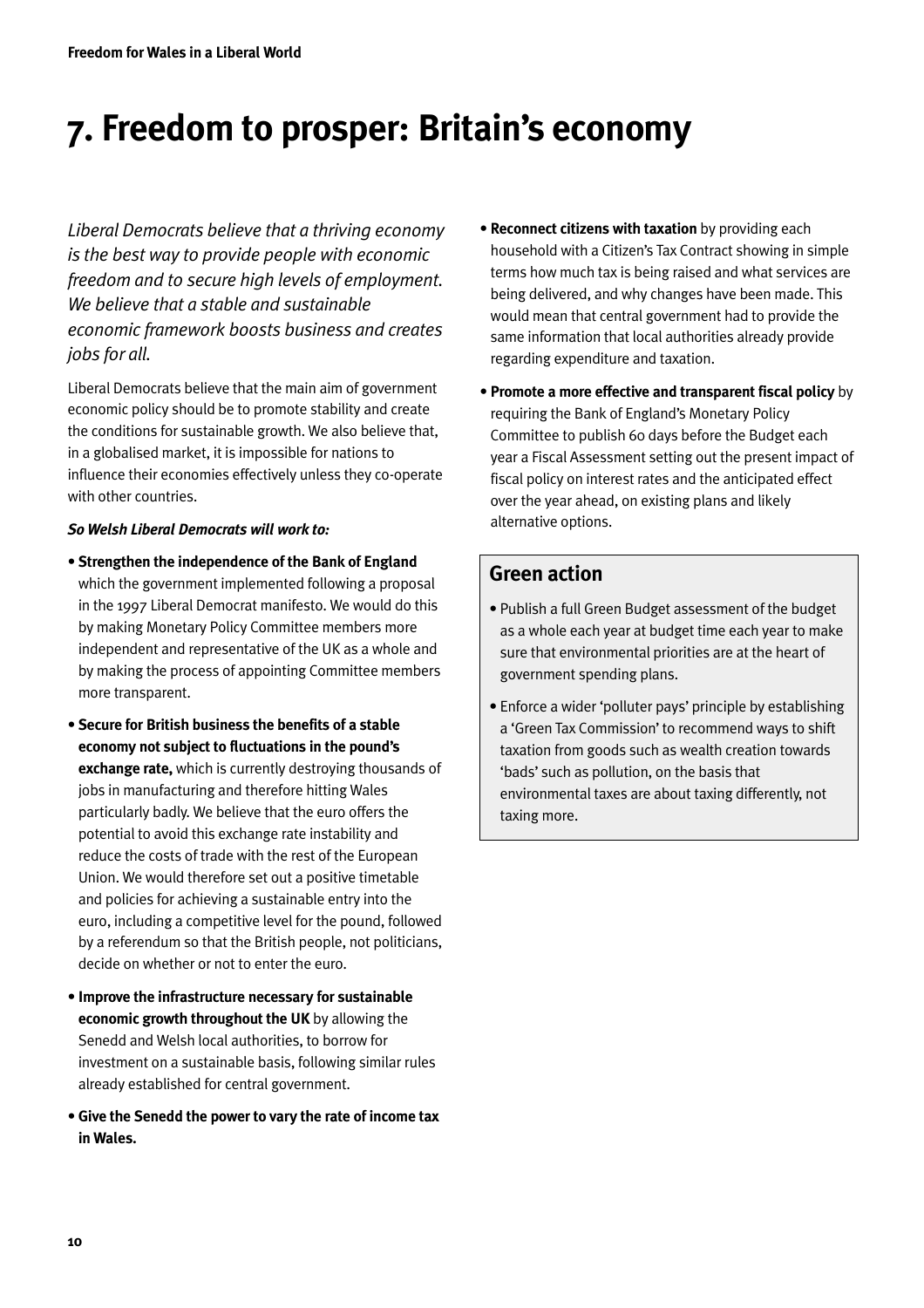# **8. Freedom for enterprise: business and innovation**

*Liberal Democrats believe that an open and competitive economy will encourage enterprise and wealth creation. The job of government is to make sure that this growth takes place within a framework that allows all to benefit.*

If a liberal economy is to create jobs and promote the freedom to work, there must a framework that allows innovation and risk-taking. There must also be protection of workers' rights, consumers and the environment in a market-friendly, non-bureaucratic manner.

We recognise that only by creating a strong, vibrant, indigenous business sector will we achieve our goal of bridging the prosperity gap between Wales and the rest of the UK.

However, in the Partnership Government, we are continuing to seek high quality inward investment and to strengthen the support given to overseas trade.

#### *So Welsh Liberal Democrats in the National Assembly's Partnership Government are working to:*

- **Support a robust regional policy** with the successful implementation of Objective 1 and 2 programmes in Wales and an examination of further fiscal variations for the most depressed regions.
- **Support community enterprises and develop entrepreneurship** by ensuring that money is available through the Welsh Development Agency to promote the Regional Technology Plan
- **Support new Welsh-based businesses and help them to grow** with the establishment of a 'Business Birth-Rate Strategy' – just one element of a National Economic Development Plan for Wales.
- **Promote closer links between business, further and higher education** seeking to develop high calibre clusters of academic and entrepreneurial excellence.

*Welsh Liberal Democrats at Westminster will work to give a Senedd the power to:*

• **Liberalise the economy and reform the regulatory framework to ease burdens on business** by scrapping burdensome regulations and making business regulations subject to a 'sunset' clause.

- **Cut business rates on small businesses** by introducing a Business Rates Allowance on a revenue neutral basis, similar to personal tax allowances, so that smaller businesses pay less and the smallest do not pay business rates at all.
- **Guarantee decent standards for workers** through stronger investigation and enforcement regimes for health and safety including criminal liability. We will legislate to prevent discrimination against workers, including the imposition of compulsory retirement ages. We will vigorously combat discrimination and promote a business culture which embraces equal opportunity as a cornerstone for a committed and motivated workforce. We will legislate to reinforce mutual ownership for building societies, insurance companies and credit unions, and promoting wider share ownership. We will reform the 'All Work Test' so that people with disabilities are assessed for work and benefits on the basis of what they can do, rather than on the nature of their disability.

- Replace the bureaucratic and discriminatory Climate Change Levy, which damages manufacturing, with the gradual phasing in of a carbon tax more precisely targeted on greenhouse gas emissions and by introducing an emissions trading scheme to allow businesses to cut greenhouse gas emissions costeffectively.
- Reduce the environmental impact of energy production by aiming for a minimum of 10% of UK energy to be generated from UK-based renewable sources (creating 'green jobs' in Britain) by 2010, to be increased by 1% per year thereafter. We will also work towards the EU target of 12% gross inland energy consumption from renewable sources by 2010. We would also end the dangers posed by nuclear energy by withdrawing nuclear power stations as they reach end of their safe operating lives.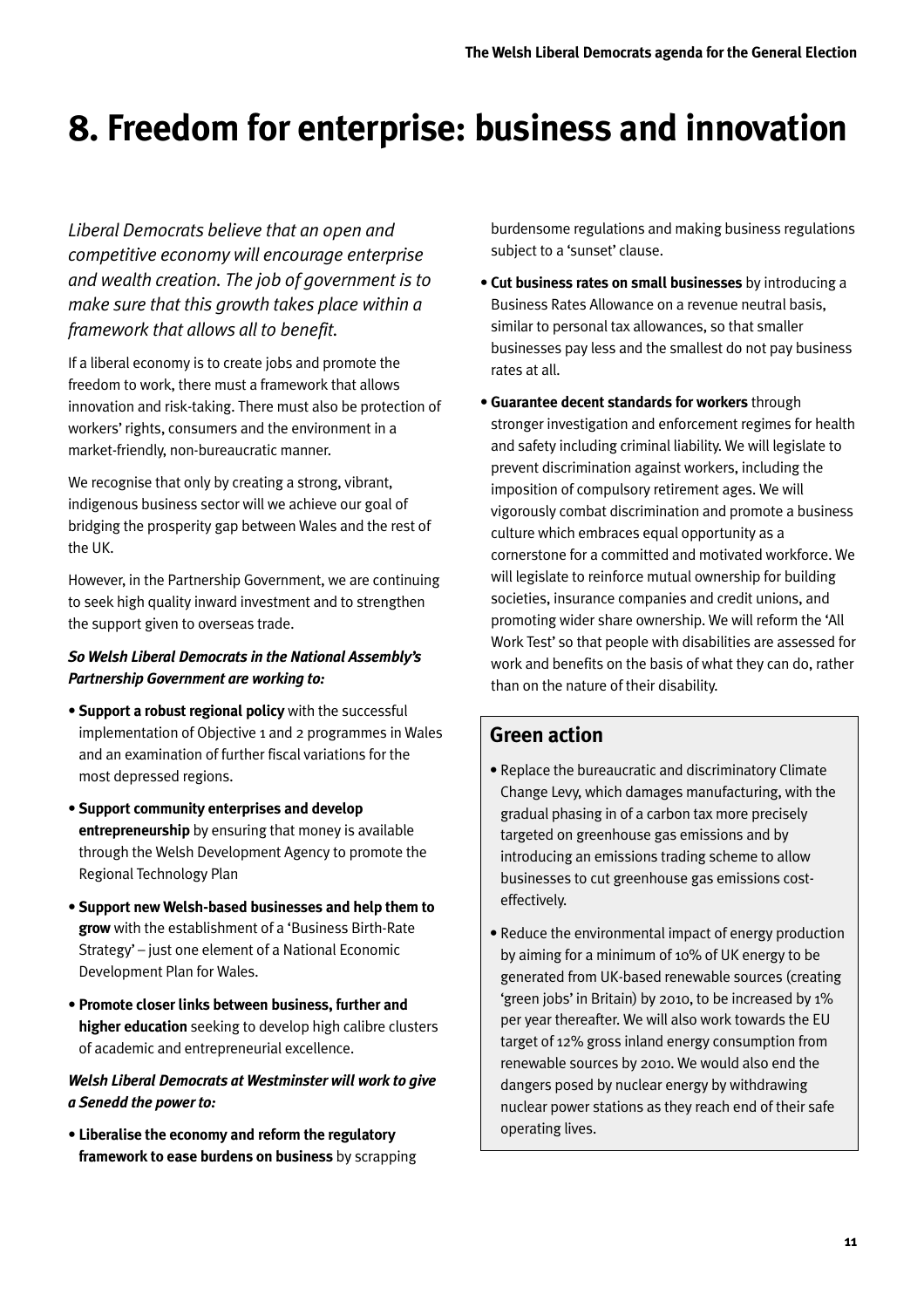#### *In UK government the Liberal Democrats will work to:*

- **Defend consumers through lower prices** by tougher action against monopolies and cartels in sectors such as banking, telecommunications, broadcasting and civil aviation. We will strengthen consumer protection, for example, in mortgages and banks, and encourage "workmanship guarantees" to combat "cowboy builders" and abusive practices. We will establish a universal service obligation for the Post Office branch network and require banks to observe social obligations in service provision.
- **Substantially increase science research and development spending in industry** (funded by scrapping the Export Credit Guarantee Department's subsidy to arms exports) and set up an Academy of British Invention. We would also make the UK a leading player in creating an international code against corruption.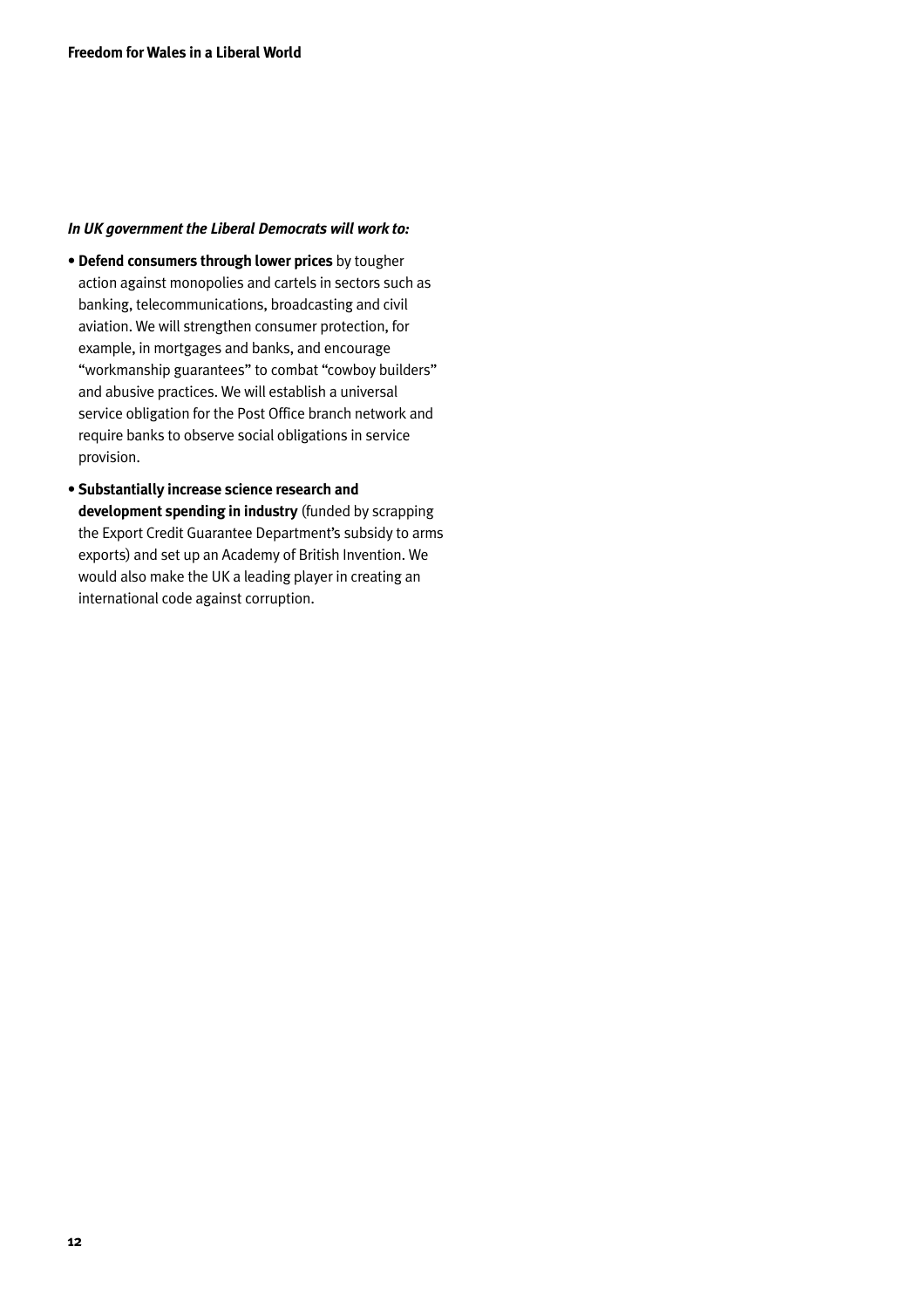# **9. Freedom to participate: reforming politics and the constitution**

*Liberal Democrats believe that government should be the servant of the people. We believe that can only happen if there are clear constitutional rules on what government can and cannot do, and if all voices are heard in the political process.*

Britain's political system has changed for the better since 1997, with the implementation of democratic devolution to Wales, Northern Ireland and Scotland,

But Liberal Democrats believe that further reforms of politics are necessary, to give people more control over government. Similar reforms are needed in the way quangos and other government agencies involve people and treat their stakeholders. None of them can succeed in the task of regeneration or health promotion without involving local people as equal partners, and Liberal Democrats are committed to making sure this happens.

#### *Welsh Liberal Democrats at Westminster will work to:*

- **Make sure that everybody's vote counts and create more co-operative politics in Britain** by introducing fair votes for all local and national elections, using the Single Transferable Vote system, so that all parties and underrepresented groups in society achieve fairer representation in politics. Wales would benefit greatly from fairer representation in Westminster. In the shortterm, we would support the system of AV+ as proposed by the Jenkins Commission as a clear step in the right direction.
- **Replace the House of Lords with a smaller directly elected Senate** with clear powers to improve quality of legislation. We will set up a Supreme Court to carry out the judicial functions currently undertaken by the House of Lords. We would also reform Parliament to make it more practical as a career for a wider range of people, especially women, by measures including the introduction of more family-friendly and effective working practices.
- **Bring decision-making closer to people** by enhancing the effectiveness of local government by increasing its powers, and by replacing the Council Tax with a fair local income tax, so that nobody pays more than they can afford.
- **Give younger people a stake in politics** by introducing votes at 16, and allowing people to stand for elected office at the same age – the age at which people may work fulltime and pay taxes, and at which point they can no longer rely on their parents for support.
- **Cut the size and cost of central government** by reducing the number of ministers, and reforming the House of Commons by reducing the number of MPs and members of the House of Lords, alongside the introduction of the single transferable vote and an elected senate.

- Introduce an Environmental Responsibility Act to set out reporting requirements and environmental standards for government, businesses and households, and to introduce sustainability assessments across all government departments.
- Strengthen the Department of the Environment and Transport by incorporating the energy and water functions of the Department of Trade and Industry.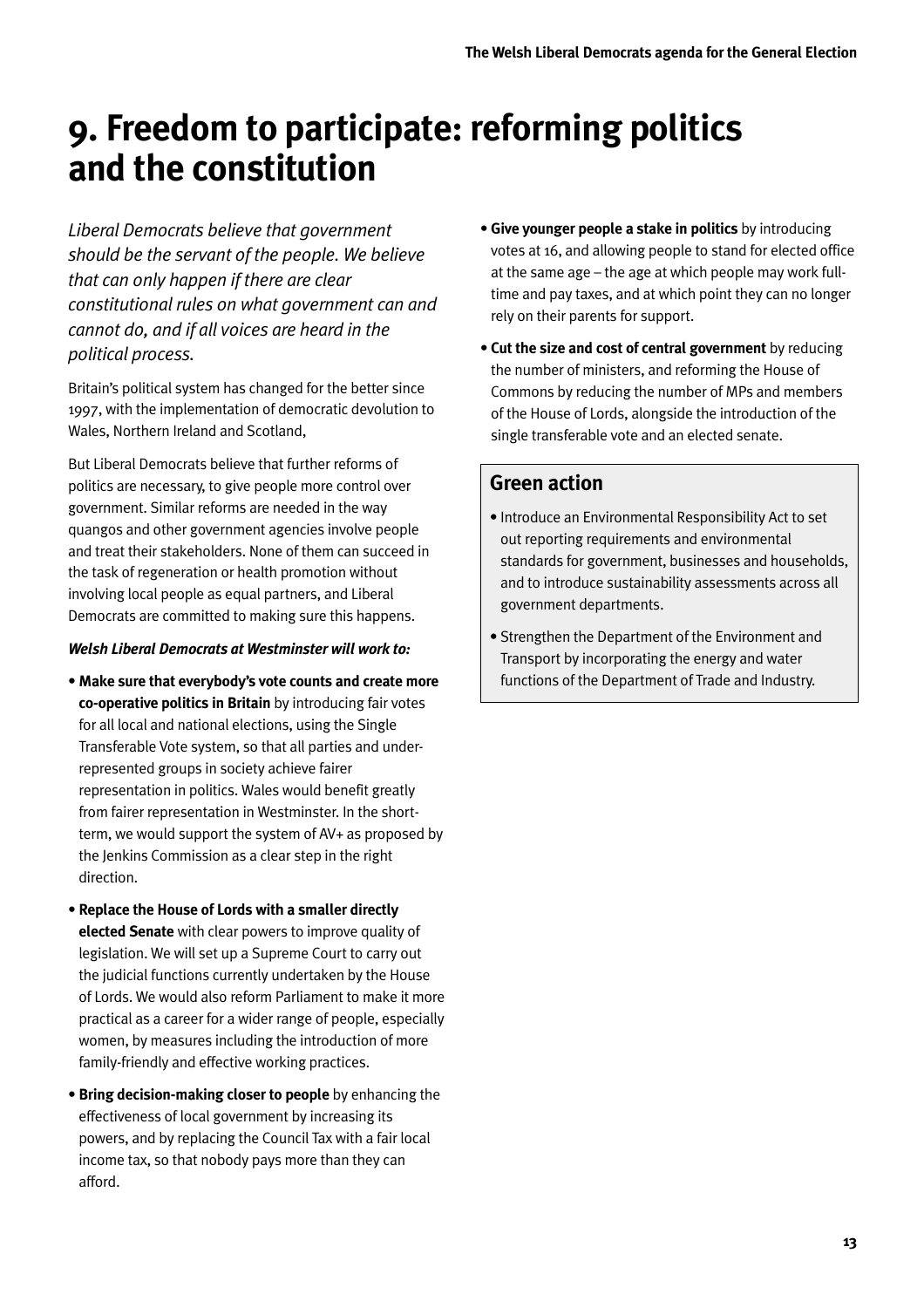# **10. Freedom to be yourself: civil liberties**

*Liberal Democrats believe that freedom can only widely flourish if we take action against all forms of discrimination so that all people are able to reach their potential and make their own choices in a diverse and genuinely liberal society.*

Liberal Democrats will uphold as absolutes the rights and liberties of all to live without discrimination, by ensuring that there are effective legal barriers against discrimination.

That means ensuring that there is a strong framework of individual rights, extending the protection already provided by the European Convention, so that the individual is stronger than government.

To help achieve this, Welsh Liberal Democrats in the National Assembly's Partnership Government are working to develop a culture of openness and transparency in all the Assembly's work by introducing a 'Protocol on Freedom of Information'

#### *And Welsh Liberal Democrats at Westminster will work to:*

- **Give greater weight to the fight against discrimination** by passing an Equality Act tackling all discrimination to expand existing protection against discrimination on the basis of, for example, age, disability and sexuality. We would help promote human rights through the creation of a Human Rights Commission.
- **Give people broad rights to know what information government and public bodies hold, including the facts and figures behind government policy decisions,** by implementing genuine Freedom of Information legislation to break open the excessive secrecy of government and to develop open and accountable administration at all levels of government.
- **Protect privacy** by opposing a system of national identity cards and by introducing stricter rules against the interception of electronic communications. While opposing a privacy law as likely to restrict free speech, we would introduce a civil offence of physical intrusion to prevent harassment of individuals by the media. We would also make sure that police use of intrusive surveillance requires full judicial oversight. Our policies on privacy are underpinned by the belief that government should not

prohibit individual activities that do no harm to others, and that the burden of proof should lie with the government.

- **Protect people fleeing from persecution abroad** by replacing the demeaning voucher system with fair benefits for asylum seekers, while ensuring that applications are dealt with in a speedy and fair way, to minimise any opportunities for the small minority who abuse the system. We will ensure that procedures are nondiscriminatory in their application and based on respect for fundamental rights. We would ensure that local services are properly compensated for the costs of asylum support and would work with European and international partners to ensure that responsibilities are sensibly shared.
- **Separate the powers of the court systems and law enforcement in England and Wales** by establishing an accountable Ministry of Justice and ensuring adequate access to justice for all. We will establish a fairer spread of legal aid services, including services in rural areas. We will retain jury trials which are threatened by the Mode of Trial Bill.

- Through the Senedd, introduce a 'Right to Environmental Information' in conjunction with Freedom of Information legislation, to cover issues such as local air quality, emissions from local factories, and information held by local authorities relating to the potential environmental risks of genetically modified organisms.
- Protect the right to legal and peaceful protest on all issues, including environmental matters.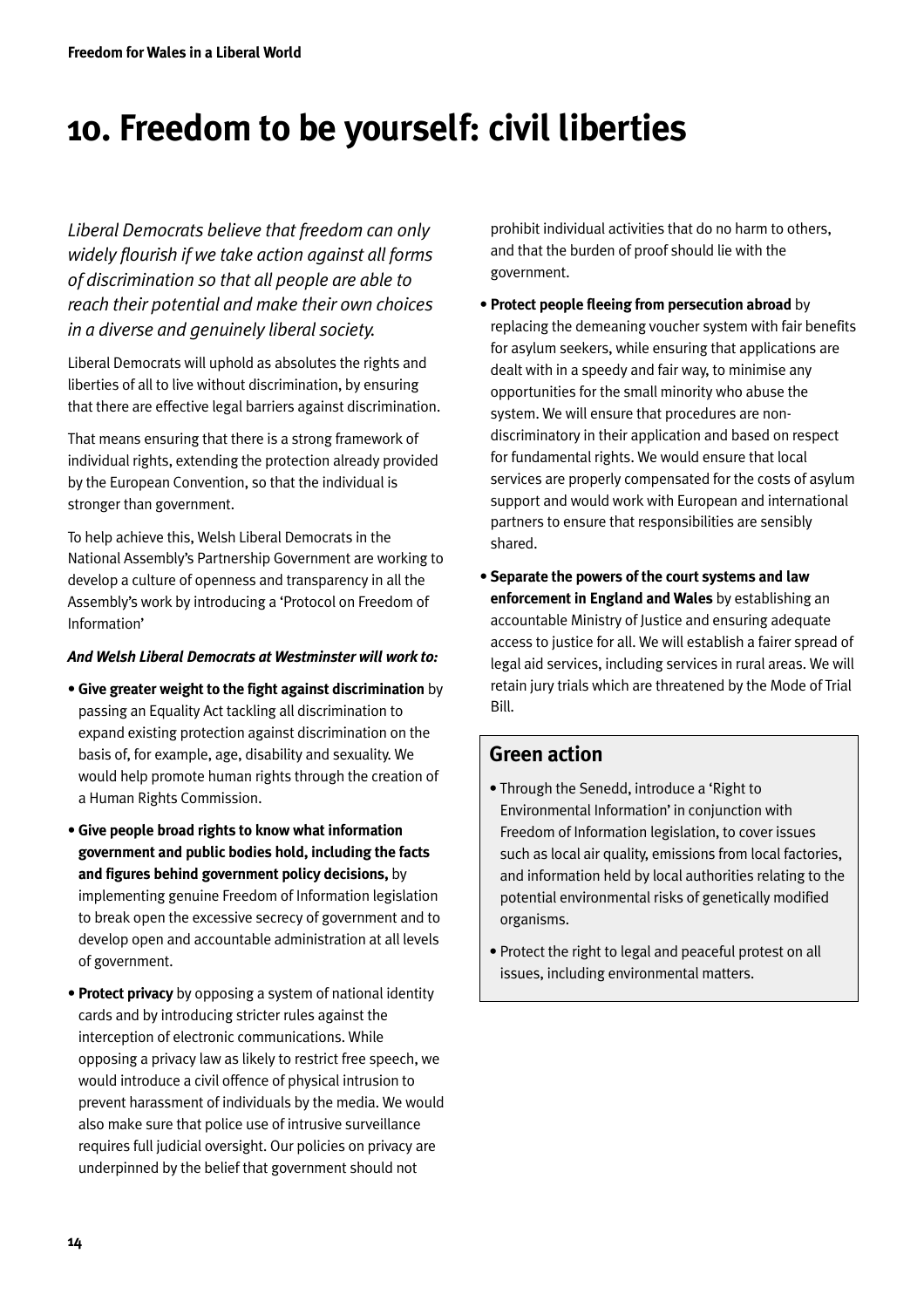# **11. Freedom for communities: rural, suburban and urban Britain**

*Local communities are the most important influence on the quality of people's lives, as the places in which they live, work and play. Liberal Democrats wish to build communities which are environmentally sustainable and economically prosperous, and which have a rich and pluralist civic and cultural life.*

Welsh Liberal Democrats celebrate the diversity of our local communities. We recognise the specific issues faced by rural, suburban and urban communities, and the specific actions that are required to deal with these; and we understand when common action is needed to tackle shared and connected problems. We seek to empower and encourage communities to plan and control their own futures, but we believe also that politicians – in Cardiff, in Westminster and in Brussels – have a responsibility to work to improve the quality of life in all communities.

All communities, rural, suburban and urban, should have access to high quality local services and a high quality environment. All communities should benefit from high quality housing and vibrant local economies.

### **Action for rural communities**

Rural Communities in Wales have faced particular challenges in recent years.

The tenuous position of local shops, services and businesses in many rural communities has been compounded by worsening economic pressures in agriculture. Liberal Democrats believe that vibrant and sustainable rural communities are vital to the well-being of our country.

#### *Welsh Liberal Democrats in the National Assembly's Partnership Government are working to:*

- **Alleviate the problems of some of Wales's most hardpressed rural communities,** and to secure investment in the future of Welsh agriculture and food production with a package of farming and rural support worth £60 million over the next three years.
- **Fund additional rates relief** to protect post offices, shops and other rural businesses.

• **Provide a free advisory service to farmers** with the establishment of 'Farming Connect'.

#### *Welsh Liberal Democrats at Westminster will work to:*

- **Promote the prosperity of agriculture and rural communities** by refocusing the Common Agriculture Policy and fisheries policy on the development of sustainable local communities.
- J**oin the euro at the earliest opportunity** to help raise farm gate prices

### **Action for urban communities**

Many urban communities in Wales have experienced marginalisation and disadvantage for far too long. The lack of economic and social opportunities is often compounded by the poor quality of housing provision and of the local environment. Liberal Democrats believe that Wales needs a renaissance of its urban communities.

#### *Welsh Liberal Democrats in the National Assembly's Partnership Government are working to:*

- **Target areas of social and economic deprivation** though the Communities First Programme.
- **Promote the revitalisation of urban communities** by encouraging the development of brown field sites wherever possible. Practical mechanisms will be developed to discourage green field development where suitable brown field alternatives exist.

#### *At Westminster, Welsh Liberal Democrats will work to give a Senedd the power to:*

• **Encourage urban regeneration** through constructive partnership between local authorities and private enterprise. We will do this by creating a fiscal framework that encourages private enterprise in urban areas. This will include encouraging the restoration and re-use of buildings rather than building on new land by equalising VAT at a lower level on new building and renovation, and by allowing local councils to replace the Uniform Business Rate with a system based on the value of each site (Site Value Rating) so that improvements of sites are not penalised, to encourage the development of deindustrialised and inner-city sites. We would also clean up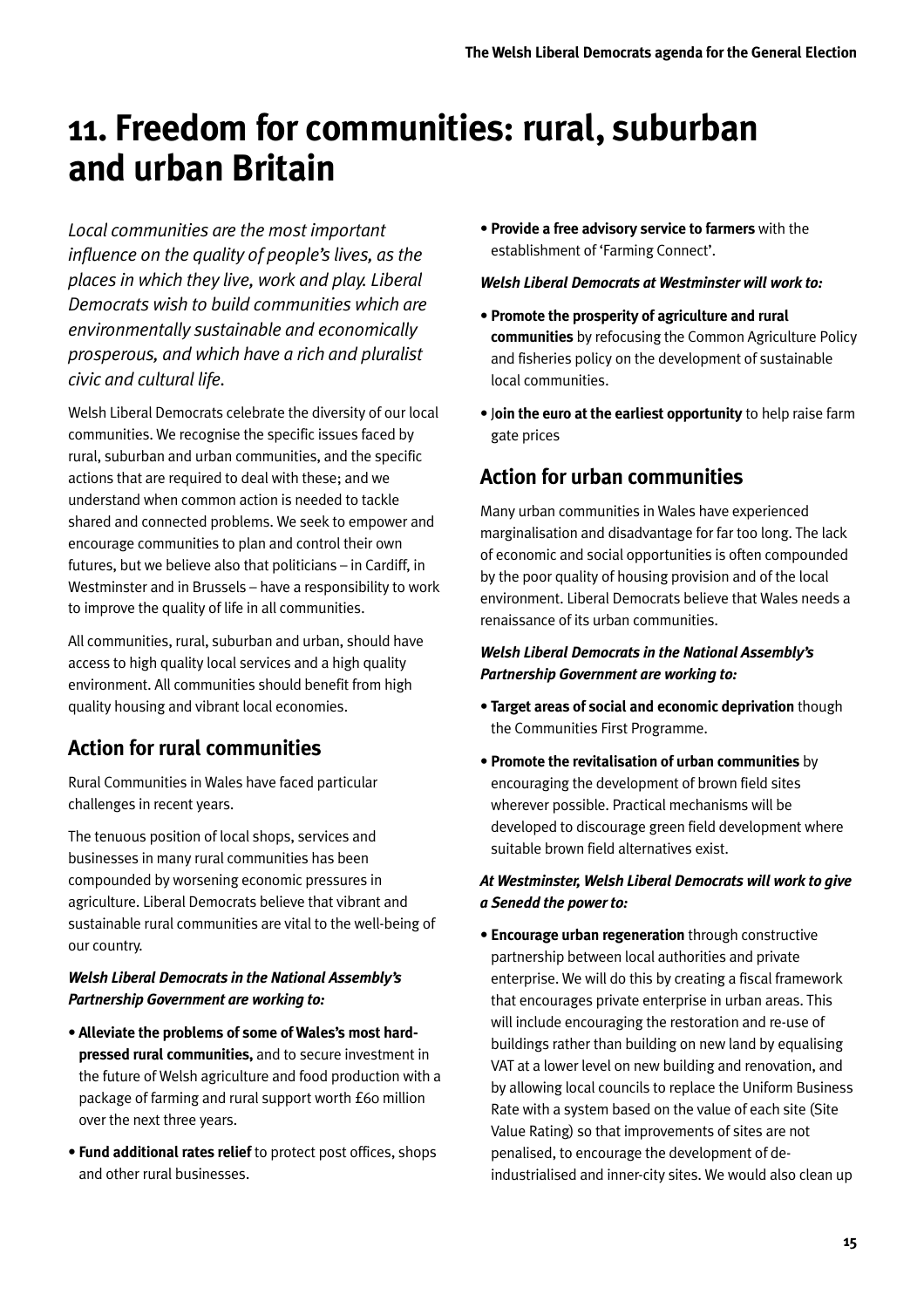brown field and damaged wildlife sites using revenue from a green field development levy.

### **Action for all communities**

Some problems – of poor housing, homelessness and social exclusion – are common to rural, suburban and urban communities. Welsh Liberal Democrats believe that all communities should be entitled to high standards of housing and local environment, and that all communities should have the opportunity to enrich their quality of life through local initiative.

#### *Welsh Liberal Democrats in the National Assembly's Partnership Government are working to:*

• **Achieve good quality housing for all people in Wales** with more resources for renovation and disabled facility grants, more money to eradicate homelessness, and a Houses in Multiple Occupancy Strategy to improve the standard of private rented accommodation.

#### *At Westminster, Welsh Liberal Democrats will work to give a Senedd the power to:*

- **Promote decent and affordable housing for all** by reforming the housing market to open up conveyancing to greater competition, strengthening leaseholders' legal rights, involving tenants in the management of housing estates and by protecting tenants against landlords' misuse of deposits.
- **Combat homelessness** by giving local authorities greater freedom to invest in housing, and by making health authorities responsible for ensuring that patients discharged into the community have housing available.
- **Boost the economies of local communities** by promoting Local Exchange Trading Schemes (LETS), community banking, time banks, mutual volunteering and credit unions, which enable the most disadvantaged in society to become more included.
- **Support initiatives such as the Community Loan Fund in Wales.** We recognise that the wide variety of voluntary 'third sector' and non-governmental bodies are and will remain an invaluable source of practical ideas and activities that enrich and strengthen rural and urban communities.

- Introduce a moratorium, preferably at an EU level, on commercial growing of genetically modified crops until 2003, to allow research into their safety and environmental impact to be completed.
- Through the Senedd boost conservation schemes on land and in marine habitats to protect the environment and create 'green jobs', for example, through the encouragement of organic farming and woodland management. Such schemes would form part of our Wildlife Guarantee to protect endangered species.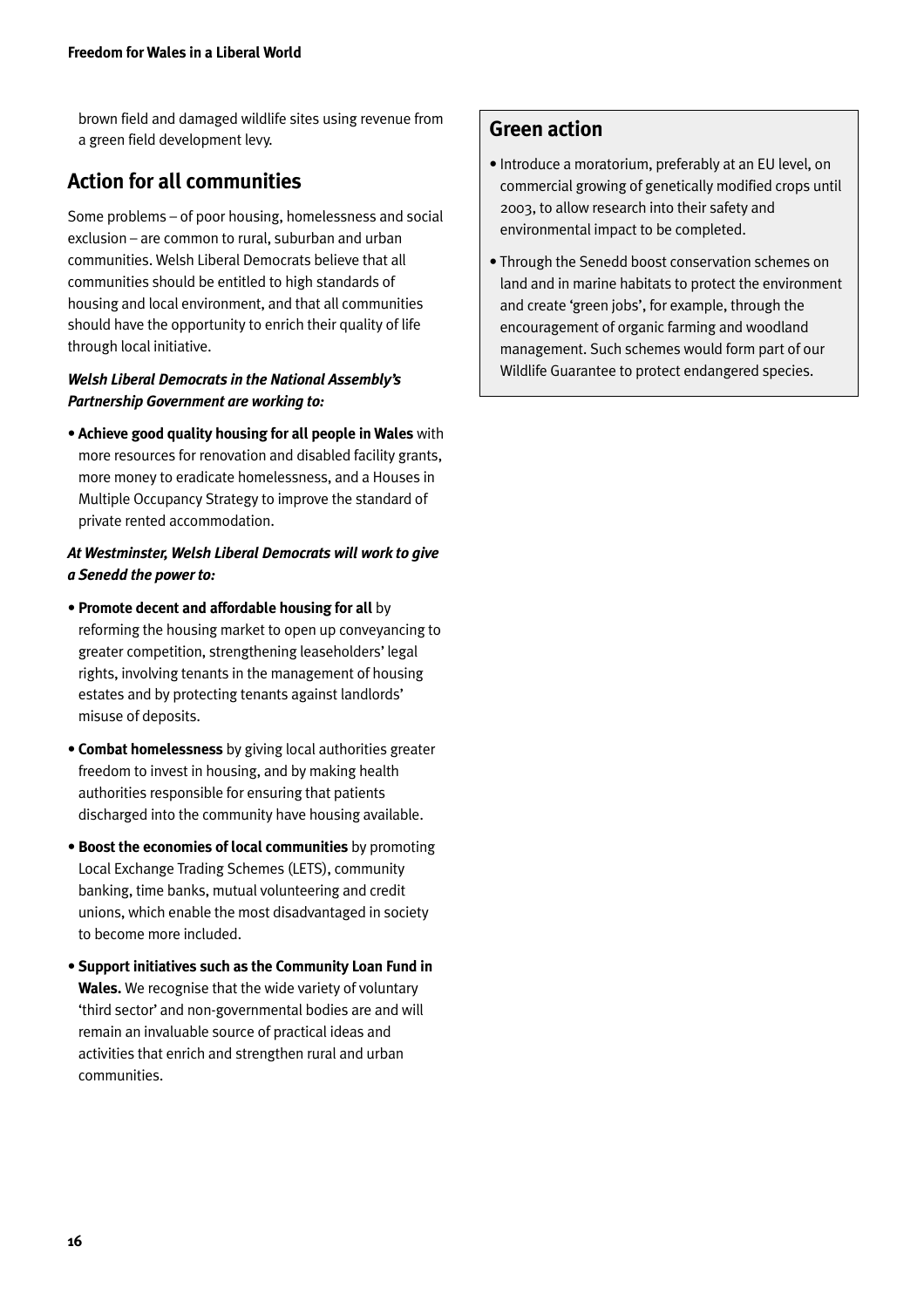# **12. Freedom of expression: arts, culture and the Welsh language**

*Welsh Liberal Democrats are committed to artistic freedom, and the pursuit of excellence. We want to see a diverse and dynamic cultural sector accessible to all, with full recognition for grass roots initiatives.*

We recognise also that culture and the arts are a major ingredient in the creation of thriving communities, and constitute an important sector of wealth creation and employment in Wales. Clusters of successful cultural industries provide one of the best ways in which the image of a modern Wales can be conveyed to the wider world.

We are proud of our bi-lingualism and committed to the mutual respect for both the English and Welsh languages of Wales.

We also recognise and celebrate the fact that Wales is a diverse and multicultural society.

#### *Welsh Liberal Democrats in the National Assembly's Partnership Government have:*

• **Created a new Assembly Secretary for the Arts, Culture, Language and Sport,** reflecting the importance of the cultural sector within Welsh life.

#### *We are working to:*

- **Make both funding and policy making in this area more transparent and accountable,** whilst maintaining the 'arms length' principle of arts funding.
- **Encourage a thriving and diverse cultural environment** across the many art forms with a strengthened voice for leading artists and arts organisations.
- **Foster and promote cinematic excellence** through the medium of Welsh and English with the establishment of a Welsh Film Fund.
- **Develop the cultural industries in Wales,** as part of our drive to raise GDP, create employment, build social capital, and tackle social exclusion.
- **Promote community usage of the Welsh language** by supporting the local mentrau iaith.
- **Restore the place of sport in schools** and improve standards of training, particularly in primary schools.

#### *At Westminster, Welsh Liberal Democrats will give a Senedd the power to:*

- Designate St David's Day as a national bank holiday for Wales.
- Vary taxes and provide additional incentives for high value cultural sector activity in Wales.
- Legislate to protect the cultural diversity and freedom of all the people of Wales.
- Restore the place of music in Welsh Schools
- Promote culture and rural/coastal prosperity through the planning system, promoting festivals and businesses

#### *Liberal Democrats at Westminster will work to:*

- Ensure that Wales and the rest of the UK have a thriving new media sector.
- Protect, and adequately fund, public service broadcasting in the digital age.
- Work to ensure adequate, free access to Welsh Broadcasters
- Ensure that the Welsh have full parity with all other UK nationalities in the next Census collation.

### **Green action**

• Through a Senedd, protect and manage the Built Heritage reflecting the length and diversity of its Welsh history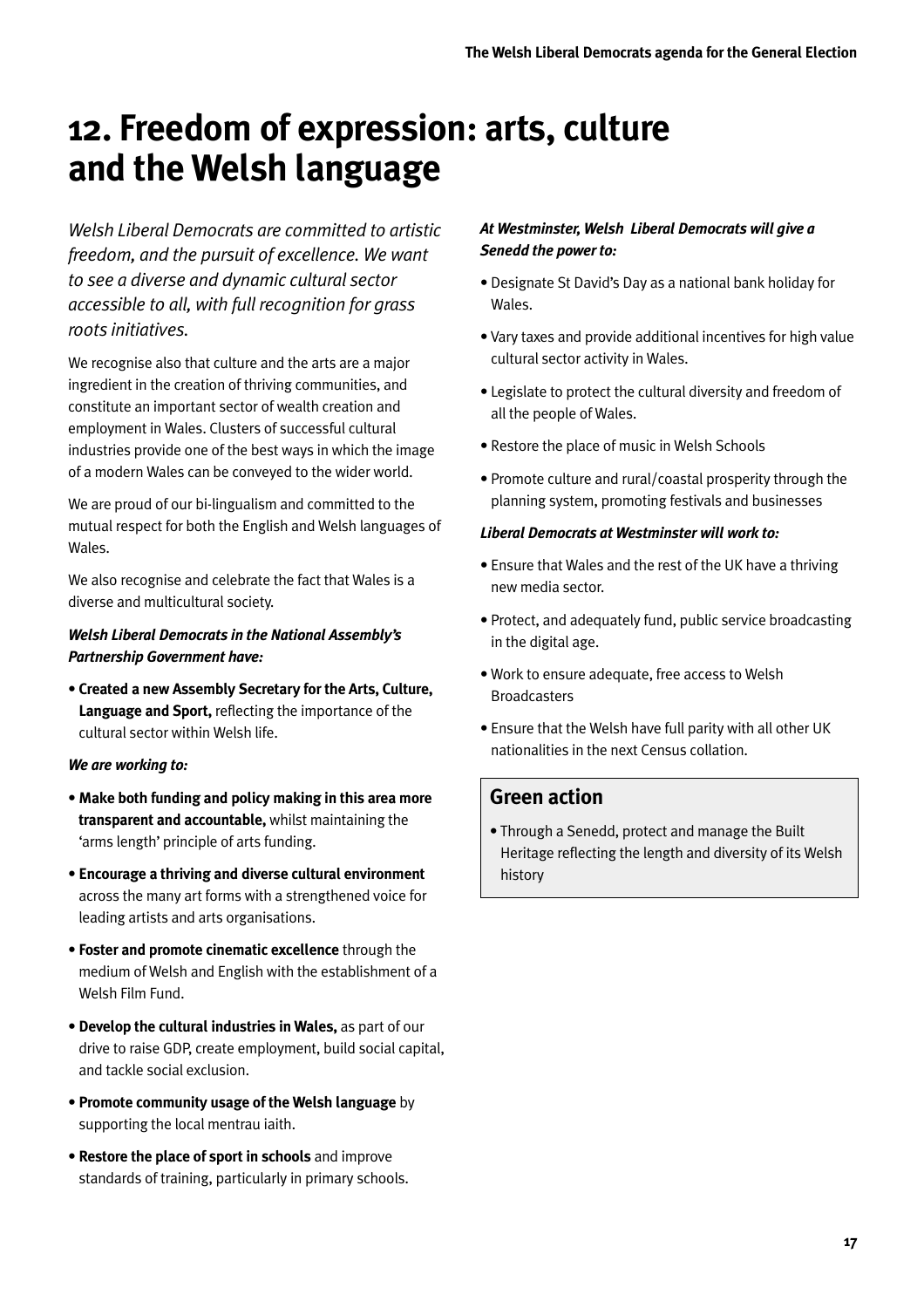# **13. Freedom through Europe: Britain's role in the European Union**

*Liberal Democrats believe that the European Union plays a fundamental role in guaranteeing freedom from war and discrimination across Europe. That is why we are enthusiastic about enlargement of the EU to include the fledgling democracies of central Europe. We also believe that Wales has a strong interest in Britain working constructively as part of the European Union to exert influence over issues affecting Wales's interests in Europe as a whole.*

Liberal Democrats believe that a strong and effective European Union will help to deliver a stable economy and a clean, safe environment. The European Union has already had major benefits for our citizens, especially in Wales and especially women, families and workers.

We believe that the European Union must have the resources and powers to act effectively in areas where problems cannot be solved at a national level, while keeping out of areas that can.

We believe that EU enlargement, the spread of the single market, and the agreement of a Charter of Fundamental Rights at the heart of a Constitution of the European Union will further these aims, and we will continue to co-operate with our European Liberal Democrat partners to achieve our aims in these areas.

#### *We will work to:*

- **Define and limit the powers of the European Union** by arguing for a Constitution for the European Union that sets out clearly the roles and responsibilities and limits of EU bodies, national governments and regional spheres thereby guaranteeing that decisions are made at the most appropriate level. This would provide a stable and legitimate framework for the democratic development of European politics at all levels and reconnect the European Union to the people it is intended to serve.
- **Remove unnecessary regulations and reduce the administrative costs of Europe** by streamlining the powers of the EU Commission, and strengthening antifraud measures. We would also ban 'goldplating' of EU

regulations, where the UK government unnecessarily adds extra requirements to minimum EU standards.

- **Give voters more power over Europe's appointed officials and government ministers** by campaigning for greater accountability of the Council of Ministers and the Commission to the elected European Parliament, and by making more effective use of EU consultative bodies such as the Council of the Regions. In order to make European decision-making more effective, we favour a wider application of majority voting in the Council. However, we would maintain a veto on the constitution, defence, budgetary and tax matters, and regulations on pay and social security.
- **Make sure that all European bodies conform to the principles of open government** by moving ahead with regulations on transparency and freedom of information covering all EU institutions, in particular by opening up the Council of Ministers to the public whenever it discusses legislation, and by improving Parliamentary scrutiny of ministers attending the Council of Ministers. We wish to see greater accountability of the European Central Bank through publication of the minutes and votes of the Board.
- **Develop a fully-fledged European Common Foreign and Security Policy** that includes a significant defence capability consistent with our membership of NATO and other international institutions.

#### *To make sure that the voice of Wales is heard by the European Union, we will:*

- Ensure that Welsh Ministers attend and, where possible, lead for the UK, on business in the Council of Ministers
- Take advantage of all opportunities for Welsh people to take up secondments and other vacancies in EU institutions.
- Support the representation of Wales in the Committee of the Regions.
- Support the Wales European Centre in Brussels.
- Support inter-regional co-operation projects with regions and nations of Europe with similar interests to Wales – not least the candidates states of East and Central Europe.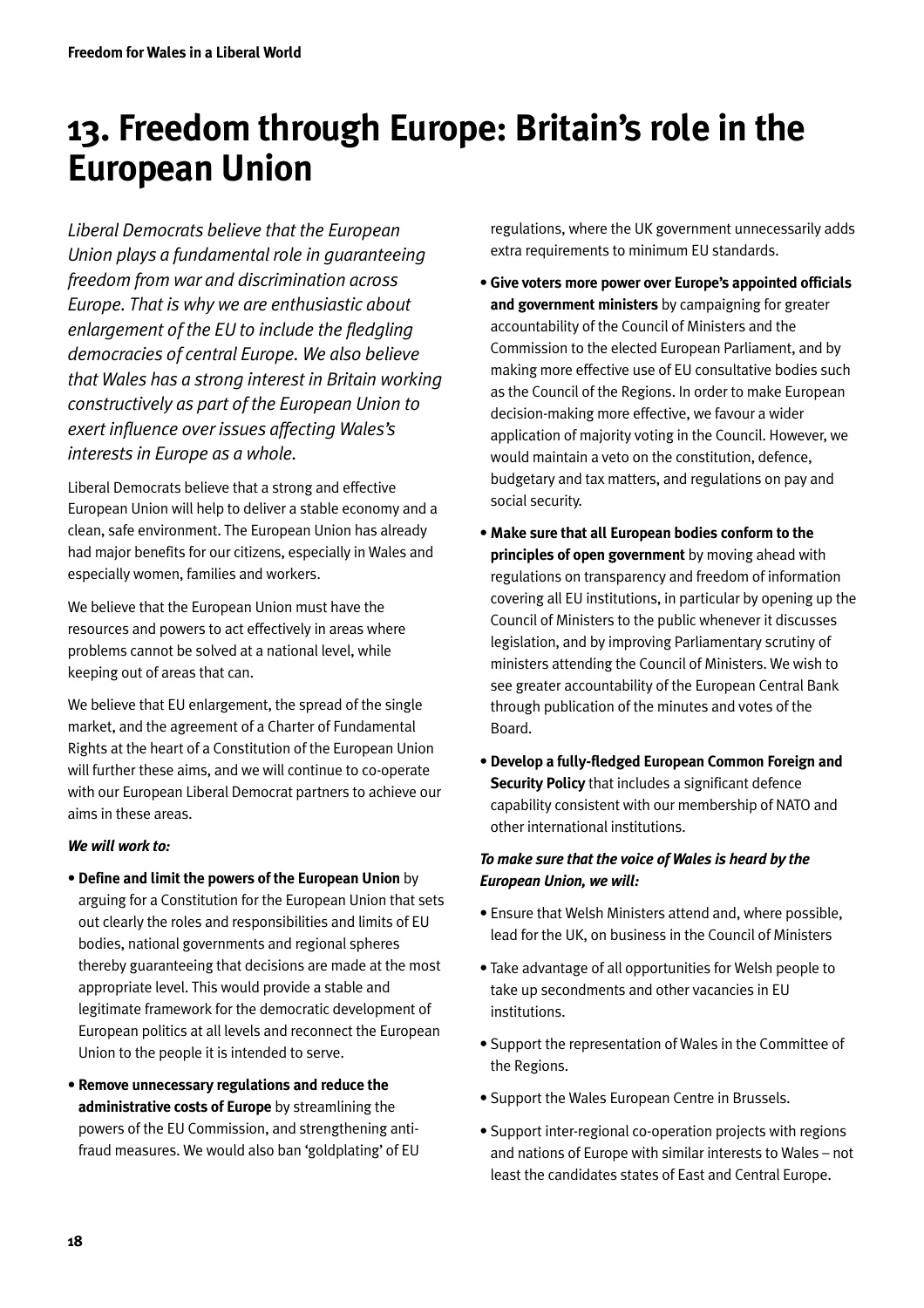- Continue to mainstream European environment policy so that proper social and environmental impact assessments are applied to EU policies and EU overseas aid. We will also make sure that EU aid reaches the front line by establishing a specialised European aid agency.
- Implement EU environmental legislation more effectively by pressing the Commission and other member state governments to establish full compliance with EU environmental standards in all European countries. We will make sure that the Commission is resourced so that it can effectively discharge this function, and we will support the Cardiff process of integrating environmental objectives into all EU activities.